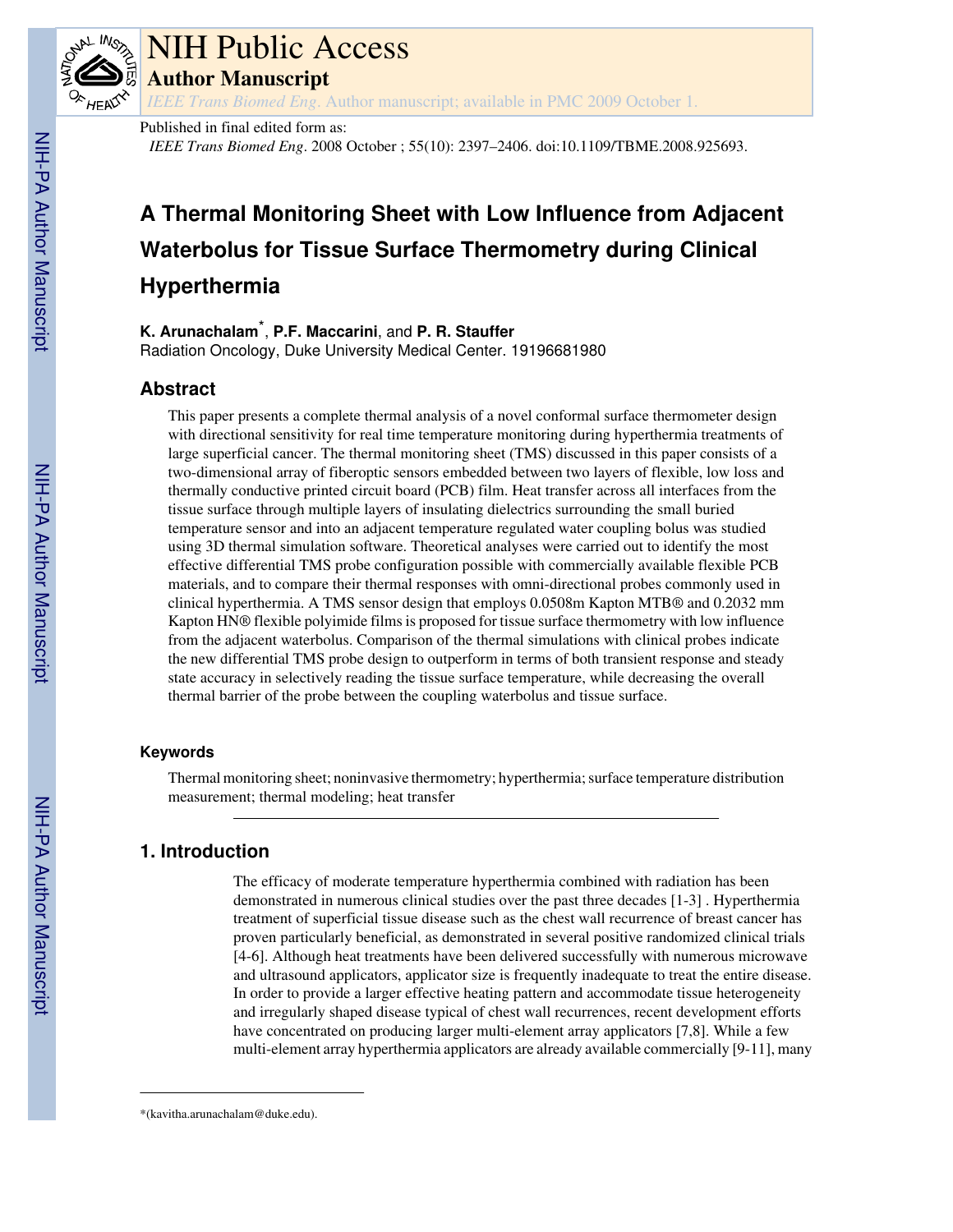others have been developed for treating superficial tissue disease and are awaiting commercialization [12-24]. The common problem in administering treatments with these multi-element array heating devices is gaining sufficient real time feedback about the tissue temperature under each independently powered heat source to produce a more uniform heating of the lateral extent of the superficial target tissue. Without thermal feedback information to control each source, the effectiveness of array applicators is reduced to closer to a single aperture heat source of equivalent size. The typical use of up to 8 individual fiberoptic sensors or high resistance lead thermistors (for electromagnetic applicators) or thermocouples (for ultrasound applicators) in clinical hyperthermia systems is generally insufficient for identification of maximum and minimum temperatures under an applicator and thus inadequate for real-time control of multi-element array applicators that may have up to 32 independent heat sources [7,8]. A critical limitation common to all these multi-element array applicators is the lack of adequate thermometry measurements for feedback control of the heating elements.

The target tissue in superficial diseases like chestwall recurrence of breast carcinoma and plaque psoriasis generally extends 5-15mm beneath the tissue surface including the skin [8]. Clinical data suggest temperatures on the skin surface distribution as a good indicator of the underlying tissue temperature distribution within top 2-10 mm of the surface [8,25]. Theoretical study of 915 MHz microwave hyperthermia applicator indicates that peak temperatures occur 2-3 mm beneath the skin surface for practical waterbolus temperatures around 42°C [14]. These studies and practical limitations on the use of interstitial probes for large extent surface disease have led to the use of skin surface temperature measurements to monitor thermal dose and balance power radiated by the individual heating elements during hyperthermia treatments of superficial tissue disease. In a typical superficial disease hyperthermia treatment energy radiated by the heating device (microwaves or ultrasound) is coupled to the target tissue via a stable temperature controlled water bolus and the thermal dose delivered to the diseased tissue is controlled in real-time using omni-directional temperature probes taped to the skin surface. To obtain a more complete assessment of the tissue surface temperature, sensors are sometimes pulled manually inside thermal mapping catheters that are taped to the skin surface and temperature measurements recorded at 5-10 mm increments along the catheter. Though this procedure increases the number of measurement points, it generally produces a high density of points along each catheter for a small number of catheters since it is time consuming to complete each thermal map. In addition, temperature probes and thermal mapping catheters taped to a wet skin surface are prone to slipping from patient movement during treatment, resulting in uncertainty or errors in sensor position. With or without disease that may be breaking through the skin surface, the irregularly contoured anatomy of the human torso complicates alignment of multiple thermal mapping catheters that would be necessary to obtain a regularly spaced 2D grid of temperature measurements for real-time feedback power control of a multi-element array heat applicator. Due to their omni-directional thermal sensitivity, clinical probes (fiberoptic, thermistor or thermocouple) placed on tissue surface measure temperatures approximately midway between the true temperatures of the waterbolus and skin surface [25]. The plastic casing around the sensor that is necessary for a robust and reusable probe introduces a thermal barrier which impacts the speed and accuracy of temperature measurement. In addition to these drawbacks, the small amount of air surrounding the sensor inside thermal mapping catheters introduces further time delay and uncertainty to the temperature measurements.

The limitations of circular cross section clinical probes most commonly used for superficial tissue temperature monitoring provided the motivation to develop alternative thermometry devices. As a result, a prototype thermal monitoring sheet was constructed for real time surface temperature measurements. The design and construction of the initial prototype TMS sensor array which is evaluated in [26] are briefly reviewed in section 2.1. The transient and steady state thermal conduction equations used in the theoretical analysis to study the thermal response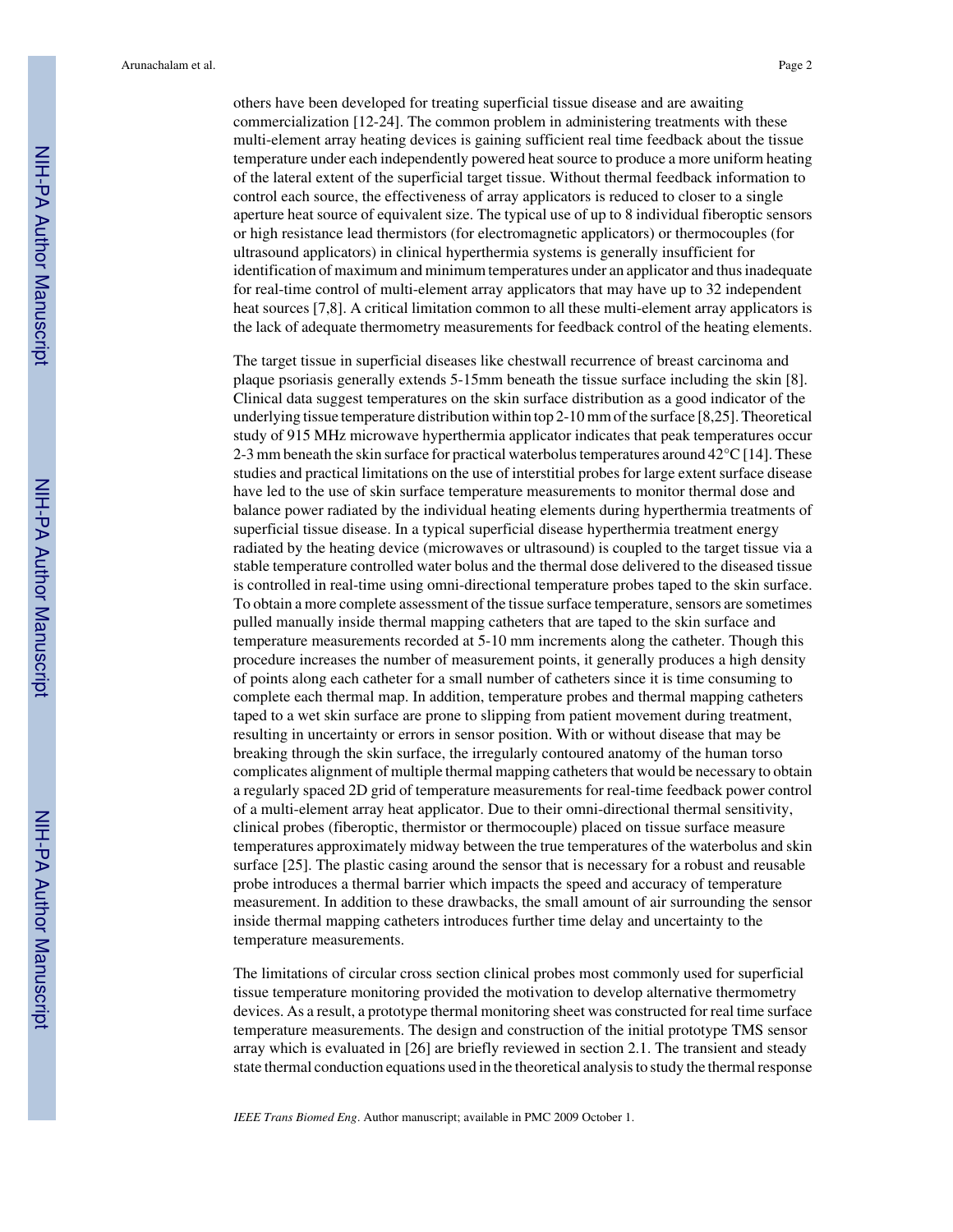of the TMS and other clinical probes at the interface of a layered media are presented in section 2.2. Section 2.3 presents the experimental validation of the thermal model analyzed using commercial 3D thermal simulation software. The identification of best performing TMS probe configuration of those possible with readily available flexible PCB materials is covered in section 2.4.1. Thermal models used to compare the performance of TMS probe configurations with commonly used circular cross section clinical probes are explained in section 2.4.2. Section 3.1 presents experimental validation of the thermal simulation software with prototype TMS sensor data. Simulation results for the identification of the most effective TMS probe configuration and performance comparison with the common clinical probes are presented in section 3.2. The outcome of the theoretical evaluation and implications of the accuracy of new TMS probes compared to circular cross section probes typically used for tissue surface temperature monitoring during superficial hyperthermia are discussed in section 4.

# **2. Methods**

# **2.1 Conformal TMS Sensor Array Construction**

A prototype TMS sensor array intended for monitoring tissue surface temperature distributions was developed in a research collaboration with IPITEK Inc (Carlsbad, CA, USA). The prototype TMS consists of a regularly spaced array of plastic fiberoptic probes securely trapped between two layers of thin polymer film. The need for the sensor array to conform closely to the skin surface over complex contoured anatomy led to the use of readily available flexible and thermally conductive Kapton HN® polyimide film used in PCB fabrication [27]. Microwave field perturbation studies conducted for four different diameter Teflon probes under a 915 MHz microwave antenna were used to select 250 μm diameter IPITEK electromagnetic field immune plastic fiberoptic probes [26]. Fig 1 shows the prototype 4×4 planar TMS sensor array with the fiberoptic sensors embedded between two Kapton HN® films of different thickness (L<sub>1</sub>=100<sub>µm</sub> and L<sub>2</sub>=175<sub>µm</sub> thick). The differential thickness (L<sub>1</sub><L<sub>2</sub>) provides reduced thermal resistance to temperature measurements on one side of the sensor sheet. The spacing between sensors was chosen to match the center to center spacing of 16 heat sources in the commercial Microtherm and Sonotherm (Labthermics Technologies Inc, Champaign IL) planar array applicators. Each of the fiberoptic temperature probes inside the TMS sensor array is terminated with proprietary IPITEK fiberoptic connectors for data acquisition and calibration.

## **2.2 Theory**

The transfer of thermal energy through multiple layers of dielectrics surrounding a temperature sensor located at the interface between two surfaces maintained at different temperatures was studied using the conduction heat equation [28],

$$
-\nabla \cdot (k\nabla T(x, y, z, t)) + \rho c \frac{\partial T(x, y, z, t)}{\partial t} = 0; \quad (x, y, z) \in \Omega \quad \forall \quad t > 0.
$$
 (1a)

subjected to the adiabatic boundary condition,

$$
-k(\widehat{n}\cdot\nabla T(x,y,z,t))=0;\quad (x,y,z)\in\partial\Omega,\quad\forall\quad t>0.
$$
\n(1b)

In Eqn (1), T(x,y,z,t) is the spatial distribution of temperature at time instance, *t*; *k* is the material thermal conductivity;  $\rho$  is the material density; *c* is the specific heat capacity of the material;  $\hat{n}$  is the surface normal;  $\Omega$  defines the 3D computational domain and  $\delta\Omega$  represents the computational boundary. At steady state, Eqns  $(1a)$  and  $(1b)$  reduce to the form,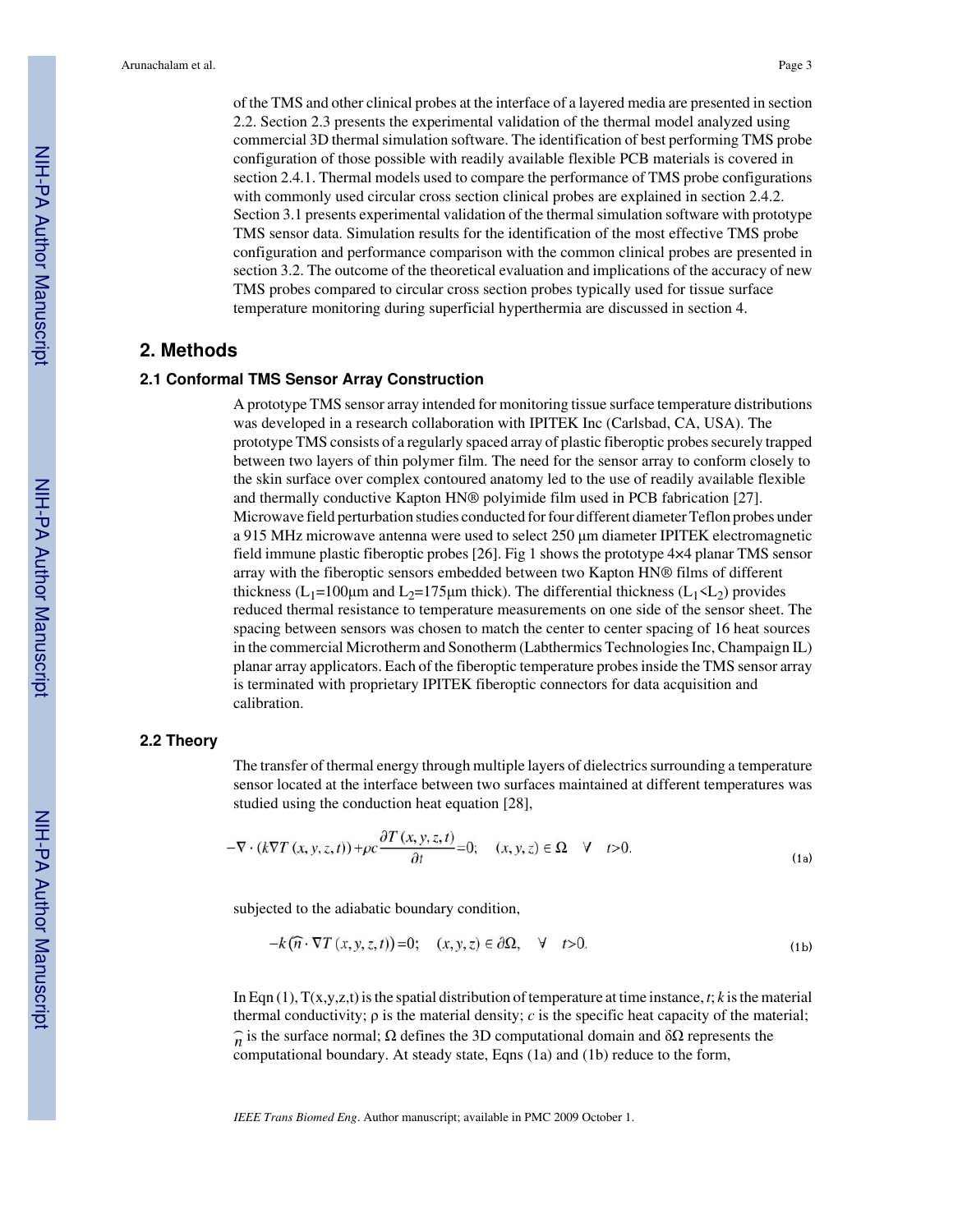$$
-\nabla \cdot (k\nabla T(x, y, z)) = 0; \quad (x, y, z) \in \Omega
$$
\n(2a)

$$
-k(\widehat{n}\cdot\nabla T)=0;\quad (x,y,z)\in\partial\Omega\tag{2b}
$$

Eqn (2a) is also known as the Fourier's law of heat conduction. Heat transfer inside the temperature probe was studied by solving Eqns (1) and (2) for appropriate thermal gradients across the probe. Thermal phenomena inside the tissue layer adjacent to the waterbolus-probe interface was studied using Pennes's bio-heat transfer equation,

$$
-\nabla \cdot (k\nabla T(x, y, z, t)) + \rho c \frac{\partial T(x, y, z, t)}{\partial t} = -Q_b; \quad (x, y, z) \in \Omega, \quad \forall \quad t > 0
$$
\n(3)

that accounts for thermal loss due to blood flow. The term,  $Q_b$   $\rho$   $c\omega_b$  (*T* - *T*<sub>a</sub>) in (3) denotes power loss due to blood perfusion inside the tissue at a rate,  $\omega_b$  for the arterial blood temperature,  $T_a = 37^\circ$  C. Thermal analyses presented in this paper were studied using 3D thermal simulation software (ePhysics, Ansoft Corp. Pittsburg, PA, USA).

#### **2.3 Experimental Model Validation**

Prior to simulating the TMS thermal problem, accuracy of the thermal solver was validated with corresponding experimental measurements of a prototype TMS sensor array. Fig 2a shows the experimental setup used to obtain temperature measurements from the 4×4 planar prototype TMS sensor array. A steep temperature gradient was maintained across a 0.125 mm thick Mylar film separation between two adjacent plexiglass waterbath chambers (each 10×15×15cm). Temperature inside the well-stirred waterbath chambers was controlled by circulating water through temperature controlled heat exchangers. The waterbath temperatures were measured with  $\pm 0.1^{\circ}$ C accuracy using Physitemp thermocouple thermometers (BAT-10, Physitemp, Clifton, NJ, USA). The thicker Kapton side of the TMS prototype was taped securely to a 1.8 cm thick sheet of high density polystyrene (Dow Chemical, MI, USA) to insulate the back surface and the thinner Kapton side was placed above and in contact with the 32.1°C waterbath. After several minutes of equilibration, the TMS was slid swiftly across to the adjacent 40.1°C bath chamber. Real time temperature measurements from the individual fiberoptic sensors were acquired using IPITEK readout instrument connected to a personal computer.

A simplified TMS model with single embedded sensor was investigated as representative of the response of each sensor in the large 2D array. Fig 2b shows the computational geometry of the prototype TMS model sandwiched between the waterbath and polystyrene slab. In addition to the layers of dielectrics surrounding the sensor, the adhesive surrounding the round fiberoptic probe was also appropriately accommodated in the 3D TMS probe model. To mimic the experiment, the temperature of the waterbath  $(\Omega_2)$  in Fig 2b was changed from 32.1°C to 40.1°C within 2 seconds (approximately the time required to slide the TMS over the adjacent waterbath). Steady state thermal simulation was carried out for the computational model in Fig 2b by solving Eqn (2) with  $T(\Omega_1)=29^{\circ}\text{C }(\Omega_1)$ : room temperature) and  $T(\Omega_2)=32.1^{\circ}\text{C }(\Omega_2)$ : waterbath). The steady state solution of the model was provided as the initial condition to the transient thermal problem. The transient model solved equation (1) for a step change in temperature inside the waterbath ( $\Omega_2$ ), i.e. T<sub>2</sub>=32.1°C to 40.1°C within a time interval,  $\Delta t=2s$ . The material properties used in the simulation are listed in Table 1. The average temperature calculated inside the sensor volume was used to validate the steady state and transient solutions of the 3D thermal solver with the prototype TMS temperature measurements.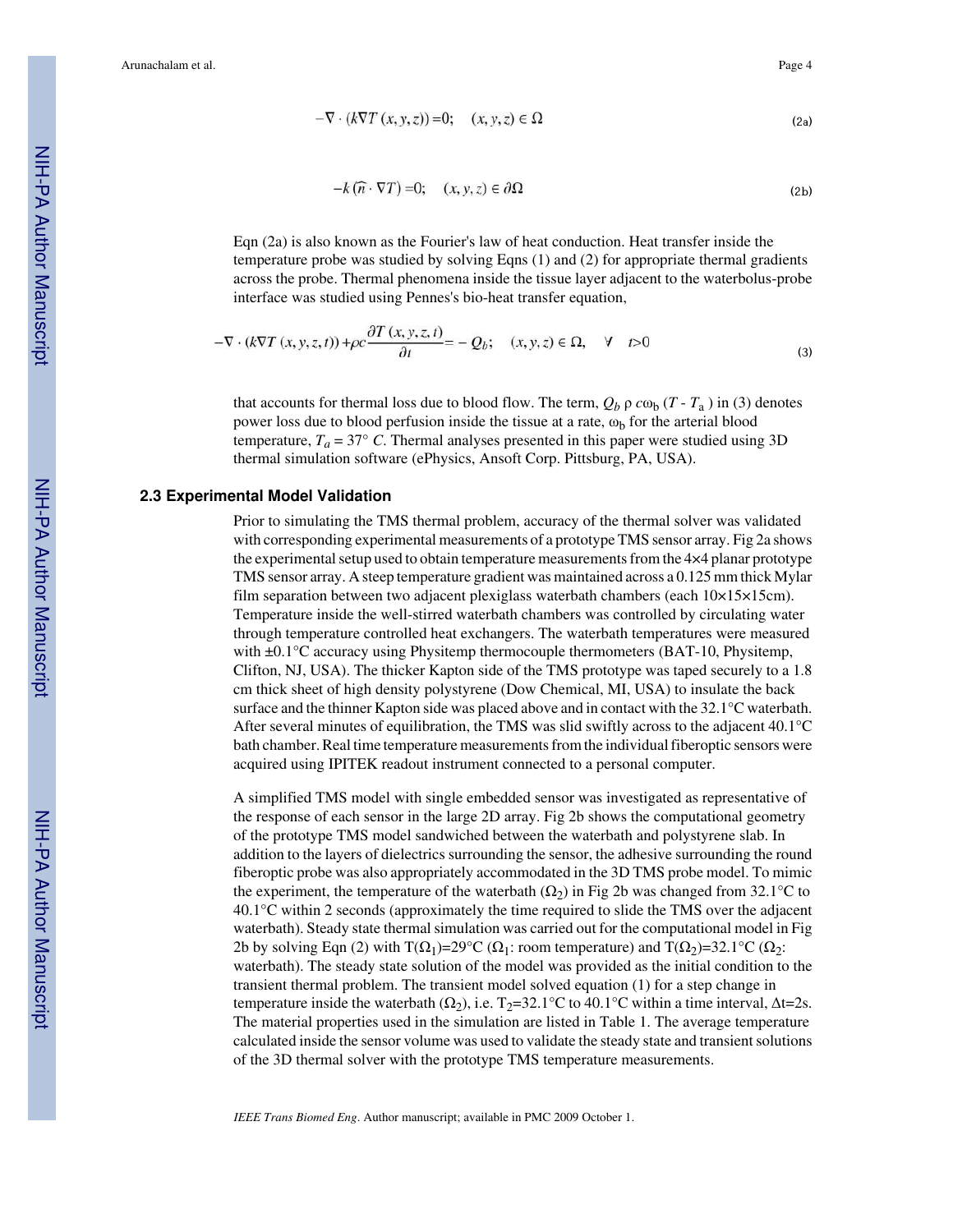#### **2.4 Thermal Models**

**2.4.1 Investigation of New TMS Probe Configuration—**To avoid compatibility issues in bonding dissimilar films, investigation was limited to readily available Kapton films with thermal conductivities in the range of 0.12 - 0.45 W/m/K [28, 30].

**2.4.1.1 Probe Thermal Sensitivity towards Tissue Surface:** Tissue heating during clinical hyperthermia employs a waterbolus layer with temperature controlled distilled water (typically 42.5°C) between the heat applicator and tissue surface. The objective of this study was to identify a TMS probe configuration with lower thermal impedance on the side adjacent to the tissue surface and higher thermal isolation on the side facing away from the tissue such that the error  $(e_1)$  in temperature measured by the probe is minimal, where

$$
e_1 = T_0 - t_{sensor};\tag{4}
$$

 $T_0$  and  $T_{\text{sensor}}$  denote the tissue surface and sensor temperatures respectively. The thermal sensitivity of the buried fiberoptic temperature probe at the interface of a layered media at different temperatures depends on the thermal conduction capacitance  $(C_{\text{thc}})$  and resistance  $(R<sub>the</sub>)$  of the surrounding TMS layers. The thermal resistance of a material with given cross sectional area increases with increase in material thickness and decrease in thermal conductivity, while the thermal capacitance is related to the specific heat capacity and material volume. Thus, TMS probe configurations with differential thermal conductivity and thickness Kapton films were studied for improved tissue surface temperature monitoring.

**2.4.1.2 Probe Thermal Barrier between Tissue Surface and Waterbolus:** The waterbolus between the heat applicator and target tissue helps produce more uniform tissue heating within the therapeutic range (41-44°C) under a hyperthermia array applicator, partially accommodating non-uniform power deposition and non-uniform tissue perfusion cooling. The waterbolus maintained at the mean therapeutic temperature of 42.5°C homogenizes spatial difference in tissue surface temperature during hyperthermia treatment by cooling hot spots ( $>44^{\circ}$ C) and elevating temperature over regions with low sub-surface temperature ( $\leq 41^{\circ}$ C). Inserting a TMS sensor array between the waterbolus and skin surface adds a thermal barrier to the waterbolus which if excessive could compromise the ability of the waterbolus to regulate spatial inhomogeneities in tissue surface temperature during superficial hyperthermia treatment. In addition to the error  $(e_1)$  in reading temperature at an interface given by Eqn (4), a probe induced thermal barrier to the waterbolus was also considered in identifying the new TMS probe configuration. The relative changes in cooling  $(e_c)$  and heating  $(e_h)$  of superficial tissue by the 42.5°C waterbolus due to the finite thickness conformal TMS given by the expressions,

$$
e_c = T^{TMS} \left( \Omega_{tissuessurf} | T_1 = 45; d = d_1 \right) - T^{noTMS} \left( \Omega_{tissuessurf} | T_1 = 45; d = d_1 \right) \tag{5a}
$$

$$
e_h = T^{TMS} \left( \Omega_{iissueSurf} | T_1 = 41; d = d_1 \right) - T^{noTMS} \left( \Omega_{iissueSurf} | T_1 = 41; d = d_1 \right) \tag{5b}
$$

were used to quantify the thermal barrier of the TMS for a homogeneous temperature of  $T_1$  at depth  $d_1$  below the tissue surface (as might be anticipated from an external microwave or ultrasound heat source coupled to the tissue through a 42.5°C waterbolus). The expression,  $e_c$  in Eqn (5a) quantifies the relative change in tissue surface cooling by the 42.5 $\degree$ C waterbolus for a hot spot (T<sub>1</sub>=45°C) at depth (d<sub>1</sub>) beneath the tissue surface in the presence of the TMS.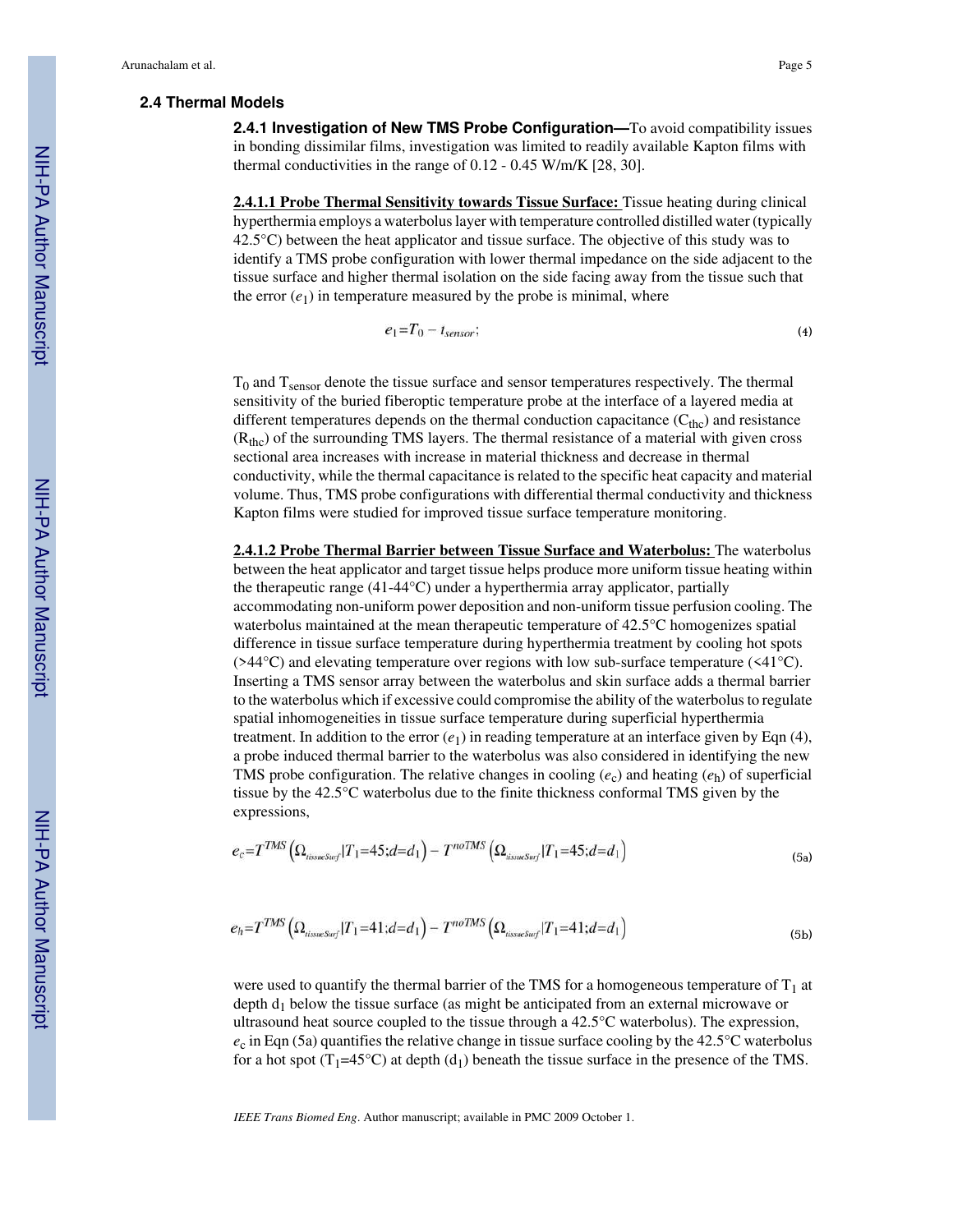The quantity, *e*h in Eqn (5b) measures the relative change in elevating tissue surface temperature by the 42.5°C waterbolus over a region with low sub-surface tissue temperature  $(T_1=41^{\circ}C)$  due to the presence of the TMS.

**2.4.1.3 TMS Thermal Simulations:** Simulations were carried out for a representative subsection of the TMS array with single fiberoptic sensor embedded between two Kapton layers with the higher thermal conductivity ( $k_1$ =0.45 W/m/K) Kapton MTB film ( $L_1$ ) on the side adjacent to the sensing surface and lower thermal conductivity  $(k<sub>2</sub>=0.12$  W/m/K) Kapton HN film  $(L<sub>2</sub>)$  on the opposite surface. Prior analysis of field perturbation and probe self heating tests reported in [26] suggested a practical TMS layer thickness of 0.254mm (10 mil) to be acceptable. In the thermal analysis, Kapton film adjacent to the sensing surface  $(L_1)$  was set to 50.8μm to provide dimensional stability to the buried fiberoptic probes while conforming to contoured human torso, and to offer the least possible thermal impedance towards the sensing surface.

A parametric analysis of possible TMS probe configurations with differential thermal conductivity Kapton layers (k<sub>1</sub>>k<sub>2</sub>) was performed for varying thickness (L<sub>2</sub>) of the low thermal conductivity Kapton HN layer over a range of 50.8-254μm. The 3D computational model with the TMS probe at the interface of two planar layered media shown in Fig 2b was used in the parametric study with the top surface at 42.5°C and bottom sensing surface at 37° C. The steady state thermal sensitivity of the TMS probe towards the 37°C surface was used to identify the possible TMS probe configurations. Figs 3a-b shows the layered computational model used to study the thermal isolation introduced by the finite thickness TMS probe towards the waterbolus. The single sensor TMS probe in Fig 3b is placed between the waterbolus sheet and muscle tissue with the 50.8 μm thick higher conductivity Kapton MTB on the tissue side. The material property and dimensions of the PVC waterbolus bag were adopted from the bolus bag currently used with the 32 element CMA heat applicators [29]. The relative change in tissue surface temperatures for a homogeneous temperature of  $T_1$ , 5mm beneath the muscle surface was calculated using Eqns (5a)-(5b) to study the thermal barrier of the TMS probe configuration to the waterbolus coupling layer.

### **2.4.2 Comparison of TMS Sensor with Common Clinical Thermometry Probes**

**2.4.2.1 Clinical Probe Models:** Probe configurations most often used for monitoring superficial hyperthermia treatments include plastic core fiberoptic probes placed on the tissue surface either bare or inside a plastic thermal mapping catheter with a thin layer of air inside the catheter surrounding the probe. The steady state and transient thermal responses of the new TMS sensor configuration were compared to the following two representative thermometry probes that are commonly used for monitoring tissue surface temperatures in clinical hyperthermia: 1) 0.2 mm OD round cross section fiberoptic probes inside 0.5 mm OD polyethylene jacket with the phosphor sensor and pigmented Teflon protective coating at the probe tip (LMA 3100, Luxtron Corp. Santa Clara, CA, USA); and 2) LMA 3100 probe inside a 20 gauge Teflon catheter with 0.914mm ID and 1.524mm OD (BB311-20, Scientific Commodities Inc., Lake Havasu City, AZ). The cross sectional views of the layered 3D models in Figs 3c-d provide complete details of the clinical probes including the air trapped surrounding the sensor inside the catheter and catheter deformation under waterbolus pressure. The material properties used in the simulations are listed in Table 1.

**2.4.2.2 Thermal Simulations:** The steady state and transient behavior of the probes were studied using Eqns (1) and (2) to compare the ability of the probes to read tissue surface temperature accurately in space and time. The system response of the new TMS configuration and clinical probes were studied for a step change in temperature at the tissue surface given by,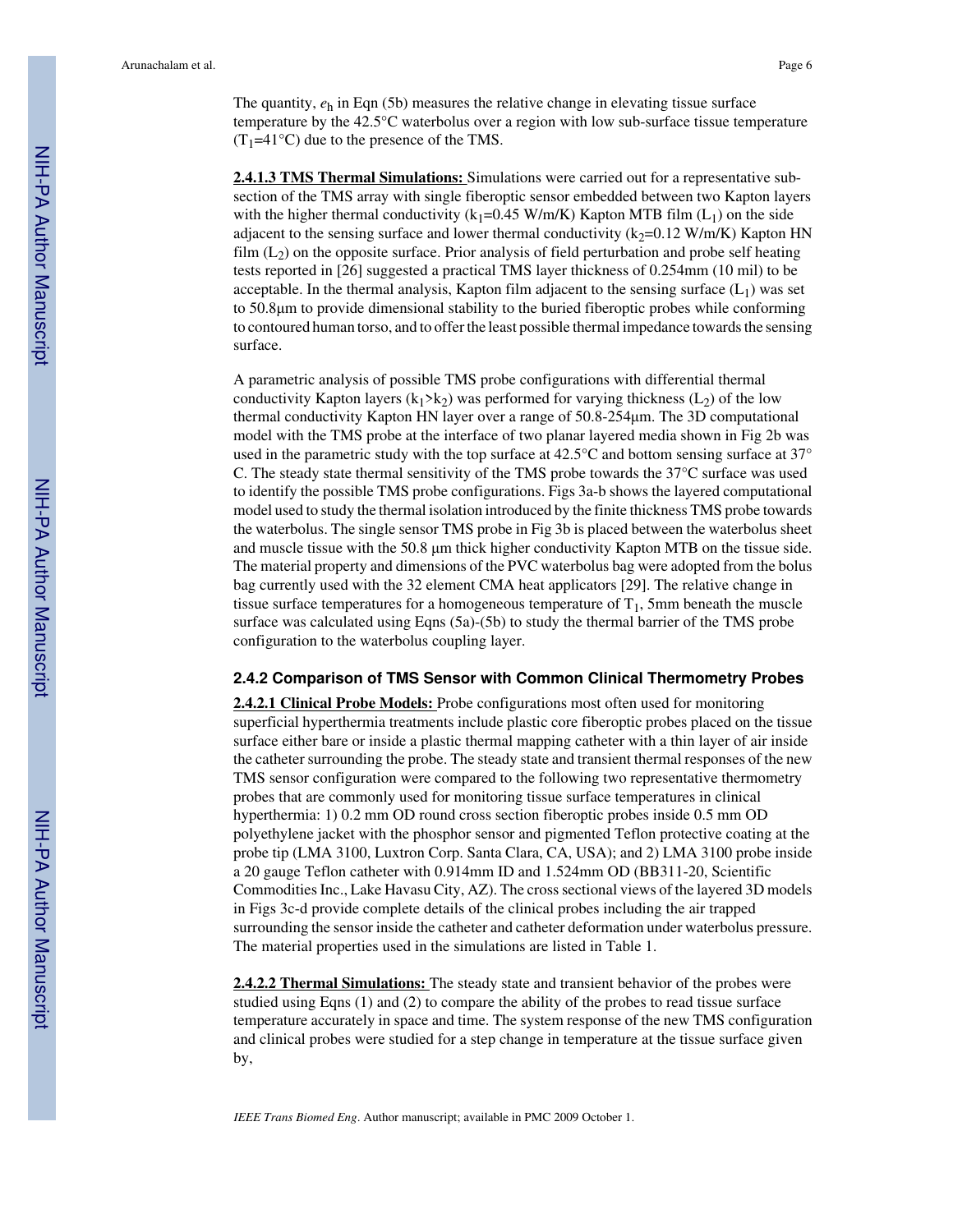$$
T\left(\Omega_{tissueSurf}, t\right) = \begin{cases} 37^{\circ}C; & t \leq t_0\\ 45^{\circ}C; & t > t_0 + \Delta t_0 \end{cases}
$$
\n(6)

with the deionized water inside the waterbolus maintained at 42.5 °C. The steady state solution at  $t < t<sub>0</sub>$  was provided as the initial condition to the transient thermal problem for the excitation in Eqn (6). The temperature inside the sensor volume calculated for the step change in thermal gradient across the probe was used to characterize the speed and time constant of the new TMS and clinical probes.

# **3. Simulation Results**

# **3.1 Experimental Model Validation**

Fig 4 shows the thermal response obtained for the computational model in Fig 2b where the prototype TMS was exposed to a step change in temperature of ~8°C. The average steady state temperatures measured by the TMS sensor sandwiched between the temperature regulated waterbath and polystyrene slab (thermal insulator) were observed to be 32.3°C and 39.8°C respectively before and after the step change. The thermal simulation is in agreement with the waterbath thermocouple readings of 32.1°C and 40.1°C. Comparison of the simulated TMS thermal response with experimental measurements in Fig 4 validates the thermal simulation software and the 3D probe model.

# **3.2 Identification of New TMS Probe Design**

**3.2.1 Thermal sensitivity towards Sensing Surface—**Steady state thermal response of the differential thermal conductivity TMS probe was studied as a function of variable thickness (L<sub>2</sub>) Kapton HN layer for a 5.5°C temperature gradient across the TMS (L<sub>1</sub>+L<sub>2</sub>|<sub>max</sub>≤0.3mm). Fig 5 compares the steady state temperature profiles along the transect AA′, which crosses through all layers of the TMS from the sensing surface at  $T_0=37 \degree C$  to the other side (42.5  $\degree$ C), via the sensor mid point  $(x=0, y=0)$  for a few selected TMS configurations. The graphs in Fig 5 clearly indicate the performance improvement obtained for TMS probe configurations with differential thickness and thermal conductivity Kapton layers. The thermal sensitivity error  $(e_1)$  decreases for TMS probe configurations with  $L_2$ >> $L_1$ . It can be observed that the average sensor temperature of 37.31°C calculated for the TMS model with  $L_2=254 \mu m$  is the closest to the sensing surface  $(T_0=37^{\circ}C)$  followed by the probe configuration with L<sub>2</sub>=203.2μm. The differential TMS probe configuration, L<sub>2</sub>=203.2μm with relatively low thermal sensing error  $(e_1)$  provides higher flexibility to contoured surface and low probe self heating as  $L_1+L_2<0.3$ mm.

**3.2.2.Thermal Barrier towards Waterbolus—**The thermal barrier induced by the differential TMS probe configuration with  $L_2=203.2\mu$ m was studied using the computational model in Fig 3b for tissue temperatures  $T_1=41^{\circ}C$  and 45<sup>o</sup>C, 5mm beneath the muscle tissue. Steady state thermal analysis was carried out by solving the conduction heat Eqn (2) outside, and bio-heat transfer Eqn (3) inside the muscle tissue respectively for a blood perfusion rate,  $\omega_b = 2.1e-3(1/s)$  [14]. Figs 6a-b compare the steady state temperature profiles at the waterbolus-muscle interface in the presence and absence of the new TMS probe configuration. The change in tissue surface cooling,  $e_c$ =0.48°C and heating,  $e_h$ =0.05°C calculated for the new TMS probe configuration indicate a low thermal isolation of the tissue from the waterbolus. The relatively small probe induced thermal barrier during hyperthermia treatment can be closely monitored by the new TMS probe and compensated by providing feedback control to the heating element. After investigating a number of TMS probe configurations, a TMS design with 50.8μm Kapton MTB (0.45 W/m/K) on the tissue/sensing side and 203.2μm Kapton HN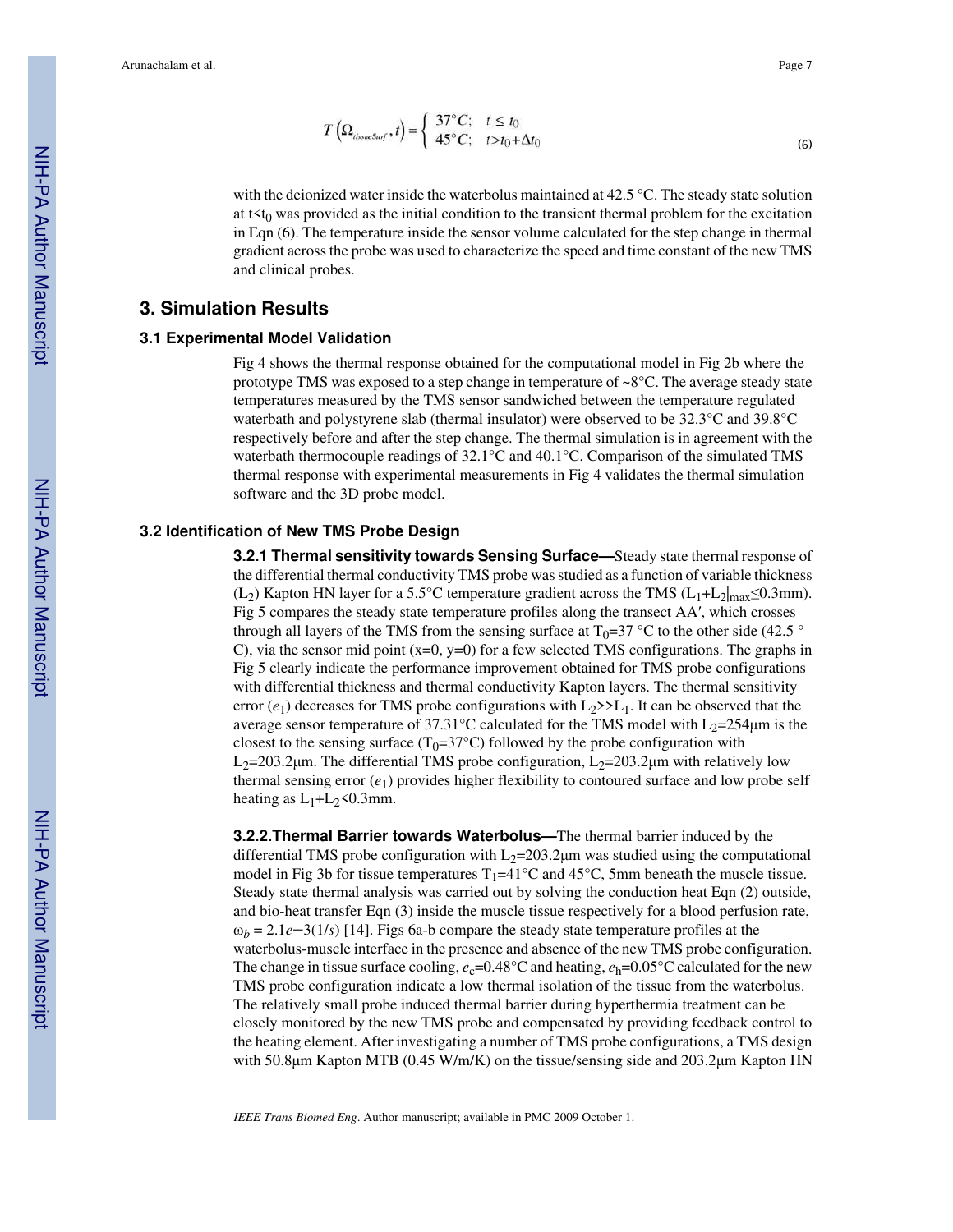(0.12 W/m/K) on the waterbolus side was selected as an excellent compromise of thickness, durability, and thermal accuracy for tissue surface temperature monitoring with very small influence from the adjacent waterbolus.

## **3.3 Comparison with Clinical Probes**

The thermal response of the new TMS and typical fiberoptic clinical probes were studied for a step change in temperature gradient across the probe. Fig 7a compares the average temperature inside the sensor volume calculated for the individual probes obtained by solving Eqns (1) and (6) for  $\delta t_0$ =10s. The steady state solution was fed as the initial condition for the transient problem. From the temperature curves in Fig 7a, it is evident that clinical probes 1 and 2 with additional plastic casing around the fiberoptic sensor respond slowly and are influenced by the 42.5°C waterbolus [25] unlike the differential TMS probe. A comparison of steady state 1D temperature profiles along the BB' transect in Fig 7b that passes through the multiple layers of the probe via the sensor midpoint at time  $t < t_0$  clearly contrasts the directional sensitivity of the new TMS probe to the tissue surface with the omni-directional sensitivity of the clinical probes. In Figs 7a-b, the omni-directional thermal impedance experienced by the clinical probes towards the tissue surface and adjacent waterbolus impacts the steady state temperature accuracy and introduces time delay. The steady and transient characteristics of the new differential TMS probe clearly outperform the fiberoptic clinical probes commonly used for tissue surface temperature monitoring.

# **4. Discussion**

This paper presents a theoretical study of the temperature sensing capabilities of several thermal monitoring approaches used to measure temperature distributions over large contoured surfaces. While probe configurations investigated in this work can be used to measure temperature of any surface, the specific application considered in this work is temperature monitoring of the tissue surface during clinical microwave hyperthermia treatments of large superficial tissue disease like chestwall recurrence of breast carcinoma. This study evaluates the relative speed and accuracy of surface temperature measurements made with several design options of a novel conformal sheet fiberoptic sensor array compared to circular cross section probes that are commonly used for clinical monitoring of microwave hyperthermia treatments. Possible design configurations based on commercially availability and fabrication feasibility were investigated with a goal to improve the thermal sensitivity of the buried fiberoptic sensors by reducing the effective thermal resistance and capacitance of one of the TMS layers without increasing the overall thermal impedance of the probe. The thermal gradient across the probe, from tissue surface (desired unknown temperature) through multiple layers of various insulating dielectrics surrounding a small buried temperature sensor, was studied using 3D thermal conduction model while heat transfer inside muscle tissue was solved using Penne's bio-heat transfer equation that includes provision for blood perfusion. The critical difference of this effort is that we are sensing only the temperature at the tissue surface and not at depth where other thermometry approaches must be used [8]. The 3D thermal simulation software, ePhysics used for the computational study was validated with experimental measurements in Fig 4. Unlike simulation data, experimental measurements are susceptible to errors from variation in material properties, and instrumentation and measurement noise. In interpreting the graphs in Fig 4, it should be noted that the good agreement between sensor measurement and waterbath temperature is primarily due to the presence of the polystyrene slab adjacent to the thin probe ( $\leq 0.3$ mm). The very low thermal conductivity of the polystyrene slab (0.025 W/ m/K) provides a controlled and repeatable experimental setup for model validation. The polystyrene slab is a thermal insulator which prevents heat flow from the well-stirred waterbath to the outer space across the probe, forcing the buried fiberoptic sensors inside the prototype TMS to read the bath temperature. The comparison between model and measurements in Fig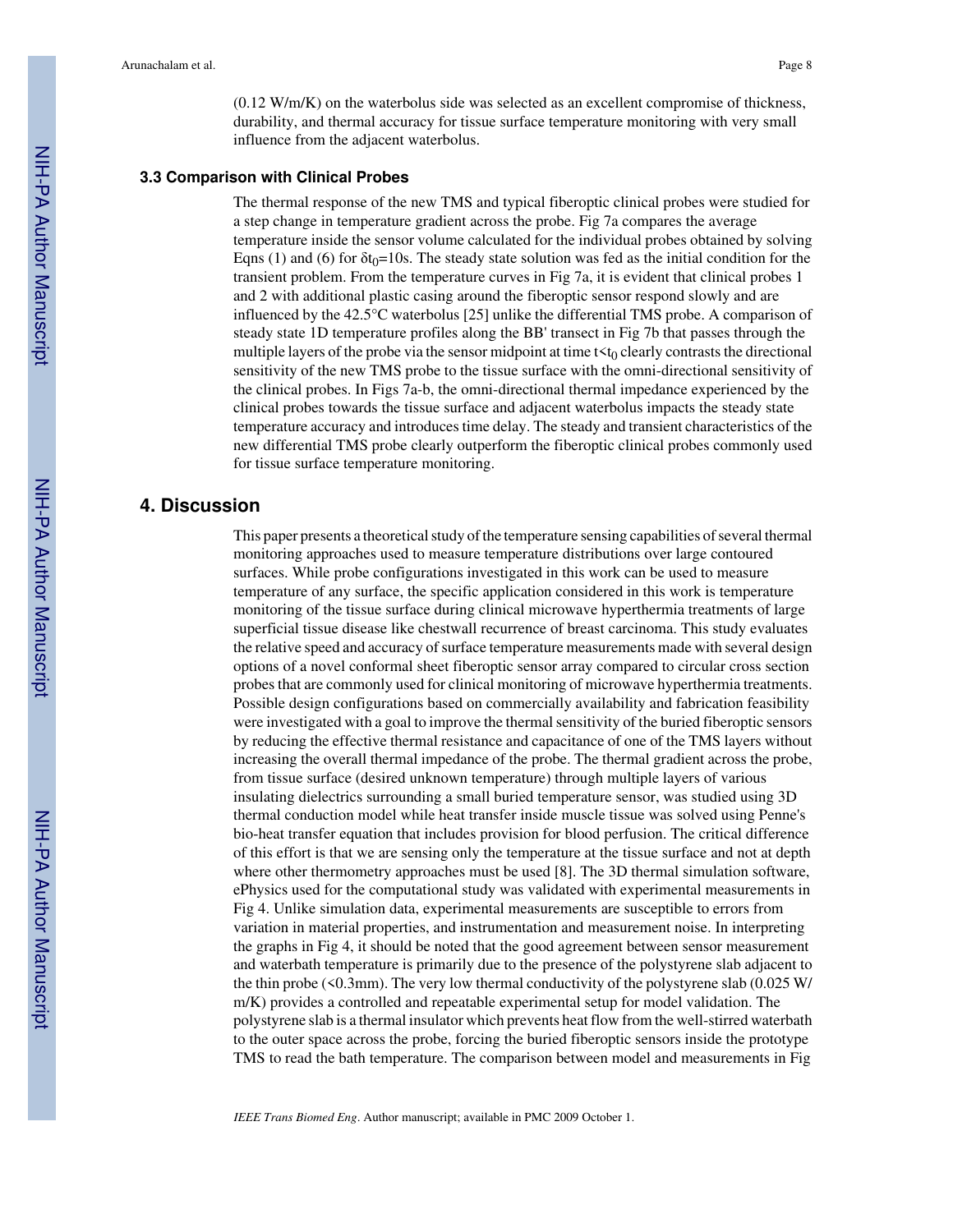4 validates the 3D finite element probe model and the accuracy of the thermal solver. The close agreement between the prototype TMS sensor measurements in Fig 4 with thermocouple readings will deteriorate in the presence of heat transfer across the probe as seen in Fig 5.

Several TMS design configurations possible with readily available and easy to fabricate multilayer Kapton films were analyzed to improve the thermal sensitivity of the buried fiberoptic sensors to one preferred measurement side of the array. The error in reading the desired surface temperature (*e*1) and tissue surface temperature heterogeneity caused by probe induced thermal barrier towards the waterbolus ( $e_c$ ,  $e_h$ ) calculated for the TMS configurations with  $L_1$ =50.8 $\mu$ m were used to identify the new TMS probe configuration. Comparison of the thermal gradient across the sensor in Fig 5 indicated that the thermal sensitivity of the TMS probe towards the  $37^{\circ}$ C surface improved with increase in thickness (L<sub>2</sub>) of the low thermal conductivity Kapton HN film. The volume average sensor temperature of 37.31°C for  $L_2$ =254 $\mu$ m was the closest to the 37°C sensing surface followed by 31.37°C calculated for  $L_2$ =203.2 $\mu$ m. To provide flexibility and reduced probe self heating, a TMS probe configuration with  $L_2=203.2 \mu m$  was chosen for surface temperature monitoring. Unlike the new TMS probe configuration with ratios of 4:1 in thermal conductivity and 4:1 in material thickness, the prototype TMS employs low thermal conductivity Kapton HN films with thickness ratio, 1.75:1. Thus, the thermal sensitivity error  $(e_1 = -0.37^{\circ}C)$  calculated for the new TMS probe configuration is much smaller than the prototype TMS  $(e_1=+1.4^{\circ}\text{C})$ . The simulation results in Figs 6a-b for the new TMS probe configuration indicate the change in superficial tissue cooling and heating to be 0.48°C and 0.05°C respectively at clinically relevant tissue temperatures of 45°C and 41°C, 5mm beneath the tissue surface. The variation in tissue surface temperature calculated for  $\omega_b = [2.15 \times 10^{-4}, 2.1 \times 10^{-3}]$  (1/s) were observed to be  $e_c = [-0.31, 0.48]$  °C  $e_h$ = [0.14, 0.05]°C. This relatively small probe induced inhomogeneity in tissue surface temperature distribution could be closely monitored by the new differential TMS probe and compensated by changing the power radiated by the individual heating elements in the applicator array above the waterbolus. The new TMS probe configuration  $(L_1=0.0508 \text{ mm})$ ,  $L_2$ =0.2032 mm, k<sub>1</sub>=0.45 W/m/K, k<sub>2</sub>=0.12 W/m/K) with low thermal barrier towards the tissue surface and minimal overall increase in thermal isolation of tissue from the homogenizing effects of the water coupling bolus was chosen for tissue surface temperature monitoring.

The new TMS configuration was compared with common clinical probes to evaluate the transient and steady state response of the probes for a step change in thermal gradient at the interface between the waterbolus and tissue surface. The transient response curves in Fig 7a show that the directional sensing conformal TMS probe can more accurately monitor the true tissue surface temperature than the clinical probes. It should be noted that the 20 gauge Teflon catheter used in the computational model fits the bare plastic fiberoptic probe with small room for surrounding air gaps, and is much smaller than the 19-16 gauge catheters commonly used for tissue surface thermal mapping during hyperthermia treatments. Thus, the simulation results for clinical probes inside thermal mapping catheter analyzed in this comparative study presents an optimistic estimate of the clinical situation. The steady state temperature profiles in Fig 7b clearly indicate that clinical probes 1 and 2 with additional layers of thermal insulation (polyethylene jacket, mapping catheters and trapped air) present omni-directional thermal impedance to the buried fiberoptic sensor unlike the new TMS probe with differential thickness and thermal conductivity Kapton layers.

Table 2 lists the steady state thermal sensitivity error  $(e_1)$ , and transient response (dT/dt) calculated for the new TMS and clinical probes from the curves in Fig 7b. The values in Table 2 indicate that a round cross section fiberoptic probe inside a thermal mapping catheter responds the slowest with the largest error ( $\sim 2^{\circ}$ C) in reading the tissue surface temperature due to additional plastic insulation and air surrounding the sensor. The protective plastic coating around the bare clinical probe provides an omni-directional thermal barrier towards the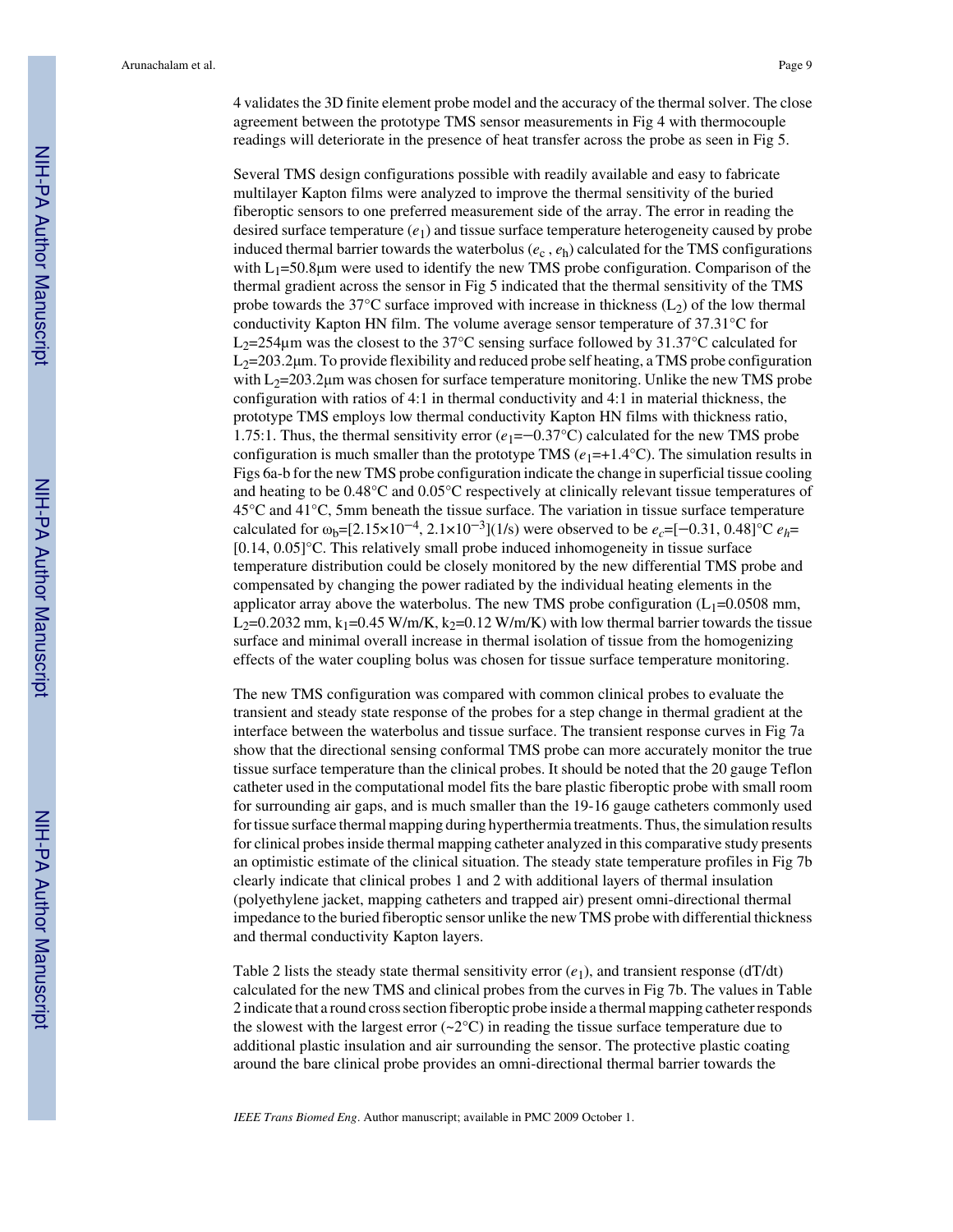phosphor sensor resulting in ~1.5°C error in tissue surface measurement. Consider that the tissue surface temperatures read by the new TMS and clinical probes are approximately 43.5° C and  $42^{\circ}$ C respectively, an error of 1.5 $^{\circ}$ C measured by the clinical probe during the entire hyperthermia treatment will result in two fold error in the calculation of cumulative equivalent minutes thermal dose delivered to the target tissue given by [4],

$$
CEM43T_{90} = \sum_{i=0}^{N} R^{43 - T_{90i}} \Delta t.
$$
\n(7)

In (7), R=1/2 for  $T_{90i}$ >43°C and R=1/4 for  $T_{90i}$  <43°C; T90<sub>*i*</sub> is the 90<sup>th</sup> percentile of the surface temperature measurements at the *i*<sup>th</sup> time instant and the summation is carried out over the entire hyperthermia treatment duration of N minutes (typically, N=60 minutes). The plastic probes inside thermal mapping catheters that are widely used for invasive thermometry are less suited for superficial tissue temperature monitoring due to the omni-directional thermal sensitivity of the round cross section sensors. When these round probes are taped to the skin surface, they are prone to alignment and positioning errors which generally yield irregularly spaced 2D temperature distributions that are significantly influenced by bolus pressure and surface texture (i.e. relative hardness and irregularity of the skin and bolus membrane surfaces). The choice of thinner Kapton MTB film on the tissue side reduced the effective thermal resistance and capacitance of the embedded fiberoptic sensors in reading the desired unknown tissue surface temperature while a thicker Kapton HN film on the back side adjacent to the waterbolus had a reverse thermal effect, decoupling TMS sensor response from the 42.5°C waterbolus. The thermal resistance and capacitance experienced by the phosphor sensor at the probe tip, surrounded by layers of dielectrics calculated for the new TMS and clinical probes are listed in Table 2. The thermal resistance and capacitances were calculated for a unit long Phosphor sensor where  $r_i$  and  $a_i$  are the thickness and cross sectional area of the  $i_{\text{th}}$  cylindrical layer surrounding the sensor with material density,  $\rho_i$ ; thermal conductivity,  $k_i$  and specific heat capacity, c<sub>i</sub>. The thermal impedance values in Table 2 indicate that round cross section clinical probes provide omni-directional thermal impedance to the sensor unlike the new differential TMS probe configuration. The new differential TMS probe configuration with a ratio of approximately 4:1 and 7:1 in thermal resistance and capacitance respectively offers the most directional thermal sensitivity for tissue surface temperature monitoring. Overall, the steady state and transient characteristics of the probes summarized in Table 2 and Figs 7a-b indicate that the new TMS probe configuration outperforms the circular cross section clinical probes and the previously developed prototype TMS for accurate monitoring of tissue surface temperature.

The new conformal TMS probe with a fixed array of embedded fiberoptic temperature sensors yield surface temperature distributions across large contoured tissue at regular spacing. The 2D thermal maps from high density TMS sensor arrays should enable improved monitoring and control of the multi-element hyperthermia array applicators. Improved surface thermometry should encourage increased utilization of the recently designed superficial hyperthermia applicators with increased levels of adjustability.

# **5. Conclusion**

A novel conformal thermal monitoring sheet is investigated for applications requiring fast and accurate characterization of surface temperature distributions over large tissue surfaces overlying contoured anatomy. Parametric analyses of transient and steady state thermal simulations for thermal gradients across complex multilayered interfaces helped identify a clinically practical conformal thermal monitoring sheet sensor design. The new differential TMS design with a ratio of 4:1 in thermal conductivity and 4:1 in material thickness enabled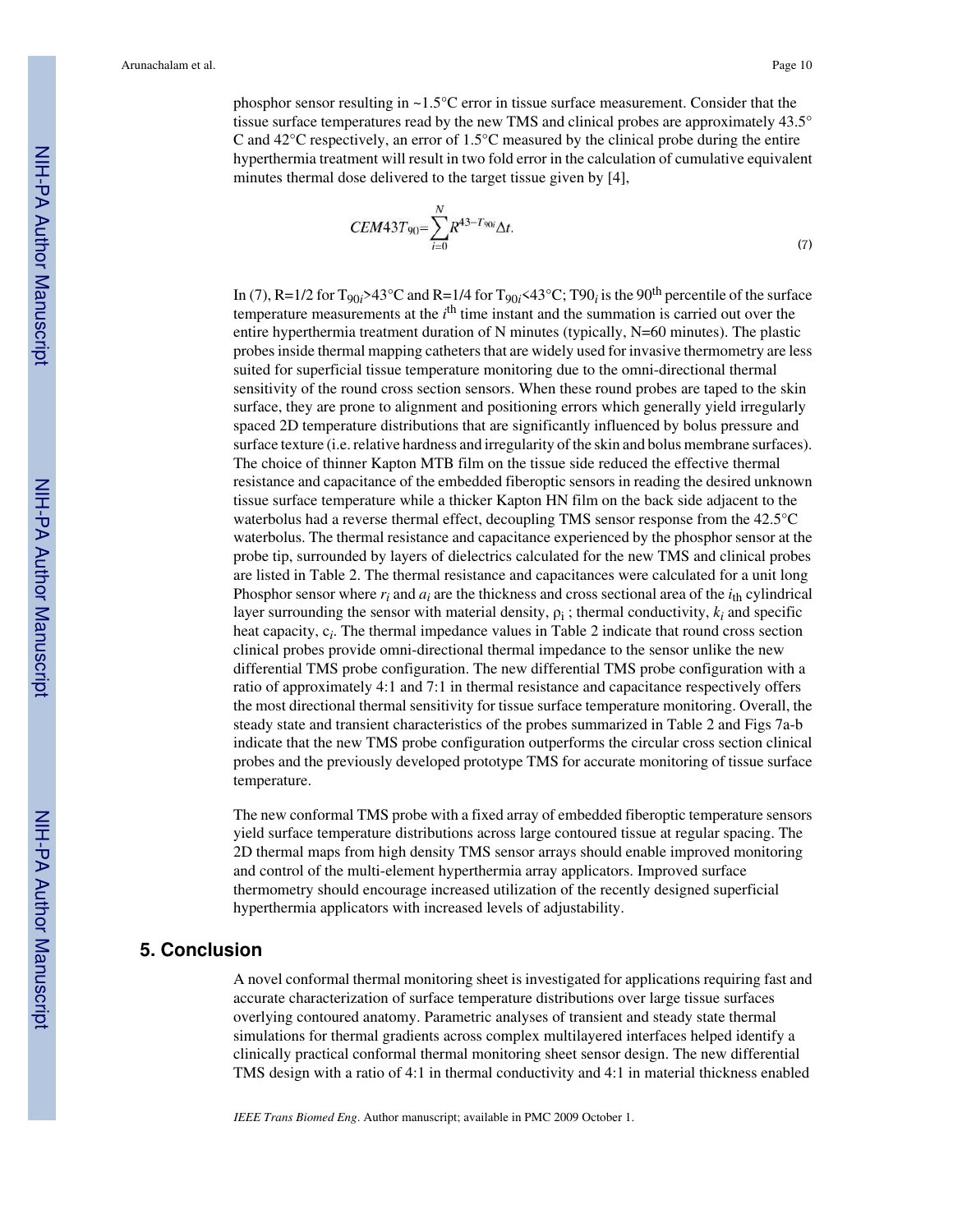fast and accurate monitoring of tissue surface temperatures while adding low thermal barrier between the tissue surface and water coupling bolus. The speed and accuracy of the new TMS probe configuration with approximately 4:1 in thermal resistance and 7:1 in thermal capacitance across the buried fiberoptic sensor outperformed the circular cross section fiberoptic probes commonly used for clinical monitoring of microwave hyperthermia treatments. The conformability and directional thermal sensitivity to tissue surface while maintaining low overall thermal barrier between the target tissue and temperature-equalizing waterbolus demonstrate the new TMS probe configuration as the most appropriate thermometry design for tissue surface temperature monitoring in superficial hyperthermia treatments.

# **Acknowledgements**

This effort was supported by NIH Grants R43-AR51278, R44-CA104061 and RO1-CA70761, as well as generous software support from Ansoft Corp. The authors would also like to express their appreciation of efforts by collaborators at UCSF Medical Center (Titania Juang and Daniel Neuman) and IPITEK Inc. (Dave Schafsma, John Rozanski, Doug Bonnell, Rick Forber and Cel Gaeta) in the development of the prototype TMS.

# **References**

- 1. Sneed, PK., et al. Hyperthermia. In: Leibel, SA.; Phillips, TL., editors. Textbook of Radiation Oncology. W B Saunders Co.; Philadelphia: 1998. p. 1241-62.
- 2. Dewhirst, MW., et al. Hyperthermia. In: Kufe, D., et al., editors. Cancer Medicine. Decker; Hamilton BC: 2003. p. 623-36.
- 3. Seegenschmiedt, MH.; Fessenden, P.; Vernon, CC. Thermoradiotherapy and thermochemotherapy: volume 2, clinical applications. Springer-Verlag; Berlin, New York: 1996.
- 4. Jones EL, et al. Randomized trial of hyperthermia and radiation for superficial tumors. J Clin Oncol 2005;23(13):3079–85. [PubMed: 15860867]
- 5. Vernon CC, et al. Radiotherapy with or without hyperthermia in the treatment of superficial localized breast cancer: results from five randomized controlled trials. International Collaborative Hyperthermia Group. Int J Radiat Oncol Biol Phys 1996;35(4):731–44. [PubMed: 8690639]
- 6. Kapp DS. Efficacy of adjuvant hyperthermia in the treatment of superficial recurrent breast cancer: confirmation and future directions. International Journal of Radiation Oncology, Biology and Physics 1996;35(5):1117–21.
- 7. Stauffer PR. Evolving technology for thermal therapy of cancer. International Journal of Hyperthermia 2005;21(8):731–744. [PubMed: 16338856]
- 8. Stauffer, PR. Thermal therapy techniques for skin and superficial tissue disease. In: Ryan, TP., editor. A critical review, matching the energy source to the clinical need. SPIE Optical Engineering Press; Bellingham WA: 2000. p. 327-67.
- 9. Diederich CJ, Stauffer PR. Pre-clinical evaluation of a microwave planar array applicator for superficial hyperthermia. International Journal of Hyperthermia 1993;9:227–246. [PubMed: 8468507]
- 10. Samulski TV, et al. Clinical experience with a multi-element ultrasonic hyperthermia system: analysis of treatment temperatures. International Journal of Hyperthermia 1990;6(5):909–922. [PubMed: 2250116]
- 11. Johnson JE, et al. Evaluation of a dual arm archimedian spiral array for microwave hyperthermia. International Journal of Hyperthermia 2006;22(6):475–490. [PubMed: 16971368]
- 12. Lamaitre G, et al. SAR characteristics of three types of contact flexible microstrip applicators for superficial hyperthermia. International Journal of Hyperthermia 1996;12(2):255–69. [PubMed: 8926393]
- 13. Lee ER, et al. Body conformable 915 MHz microstrip array applicators for large surface area hyperthermia. IEEE Transactions on Biomedical Engineering 1992;39(5):470–483. [PubMed: 1526638]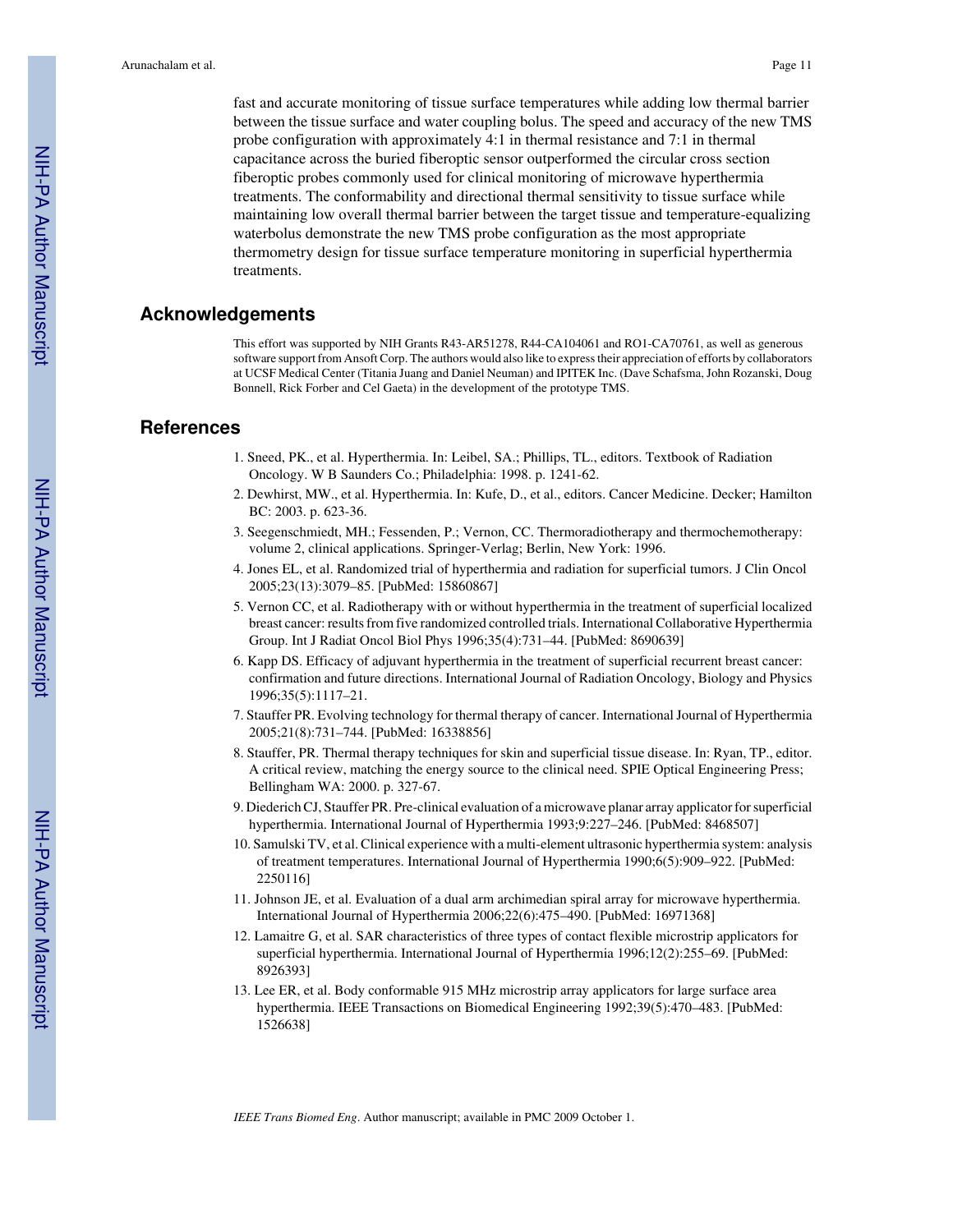- 14. Rossetto F, Diederich CJ, Stauffer PR. Thermal and SAR characterization of multielement dual concentric conductor microwave applicators for hyperthermia, a theoretical investigation. Medical Physics 2000;27(4):745–53. [PubMed: 10798697]
- 15. Sherar MD, et al. A variable microwave array attenuator for use with single-element waveguide applicators. International Journal of Hyperthermia 1994;10(5):723–731. [PubMed: 7806927]
- 16. Stauffer, PR., et al. Proc. of SPIE. SPIE Press; San Jose: 2007. Progress on Conformal Microwave Array Applicators for Heating Chestwall Disease.
- 17. Underwood HR, et al. A multi-element ultrasonic hyperthermia applicator with independent element control. International Journal of Hyperthermia 1987;3:257–267. [PubMed: 3655439]
- 18. Rietveld PJM, et al. Quantitative evaluation of 2\*2 arrays of Lucite cone applicators in flat layered phantoms using Gaussian-beam-predicted and thermographically measured SAR distributions. Physics in Medicine and Biology 1998;43(8):2207–20. [PubMed: 9725599]
- 19. Novak P, et al. SURLAS: a new clinical grade ultrasound system for sequential or concomitant thermoradiotherapy of superficial tumors: applicator description. Medical Physics 2005;32(1):230– 40. [PubMed: 15719974]
- 20. Hand, JW., et al. Current sheet applicator arrays for superficial hyperthermia. In: Gerner, E.; Cetas, T., editors. Hyperthermic Oncology 1992. Vol. vol. 2. Arizona Board of Regents; Tucson: 1993. p. 193-7.
- 21. Gopal MK, et al. Current sheet applicator arrays for superficial hyperthermia of chestwall lesions. International Journal of Hyperthermia 1992;8(2):227–240. [PubMed: 1573312]
- 22. Samulski TV, et al. Spiral microstrip hyperthermia applicators: technical design and clinical performance. International Journal of Radiation Oncology, Biology, Physics 1990;18(1):233–42.
- 23. Lee WM, et al. Assessment of the performance characteristics of a prototype 12-element capacitive contact flexible microstrip applicator (CFMA-12) for superficial hyperthermia. Int J Hyperthermia 2004;20(6):607–24. [PubMed: 15370817]
- 24. Stauffer, PR., et al. Proc. of SPIE. SPIE Press; San Jose: 2005. Progress on system for applying simultaneous heat and brachytherapy to large-area surface disease.
- 25. Lee ER, et al. Influence of water bolus temperature on measured skin surface and intradermal temperatures. International Journal of Hyperthermia 1994;10(1):59–72. [PubMed: 8144989]
- 26. Arunachalam K, et al. Performance evaluation of a conformal thermal monitoring sheet (TMS) sensor array for measurement of surface temperature distributions during superficial hyperthermia treatments. submitted to International Journal of Hyperthermia. 2007
- 27. DuPontTM, *DuPont*™ *Kapton® HN polyimide film Technical Data Sheet*, DuPont™
- 28. Incropera, FP., et al. Vol. 6 ed. Wiley; 2006. Fundamentals of Heat and Mass Transfer.
- 29. Juang T, et al. Multilayer conformal applicator for microwave heating and brachytherapy treatment of superficial tissue disease. International Journal of Hyperthermia 2006;22(7):527–44. [PubMed: 17079212]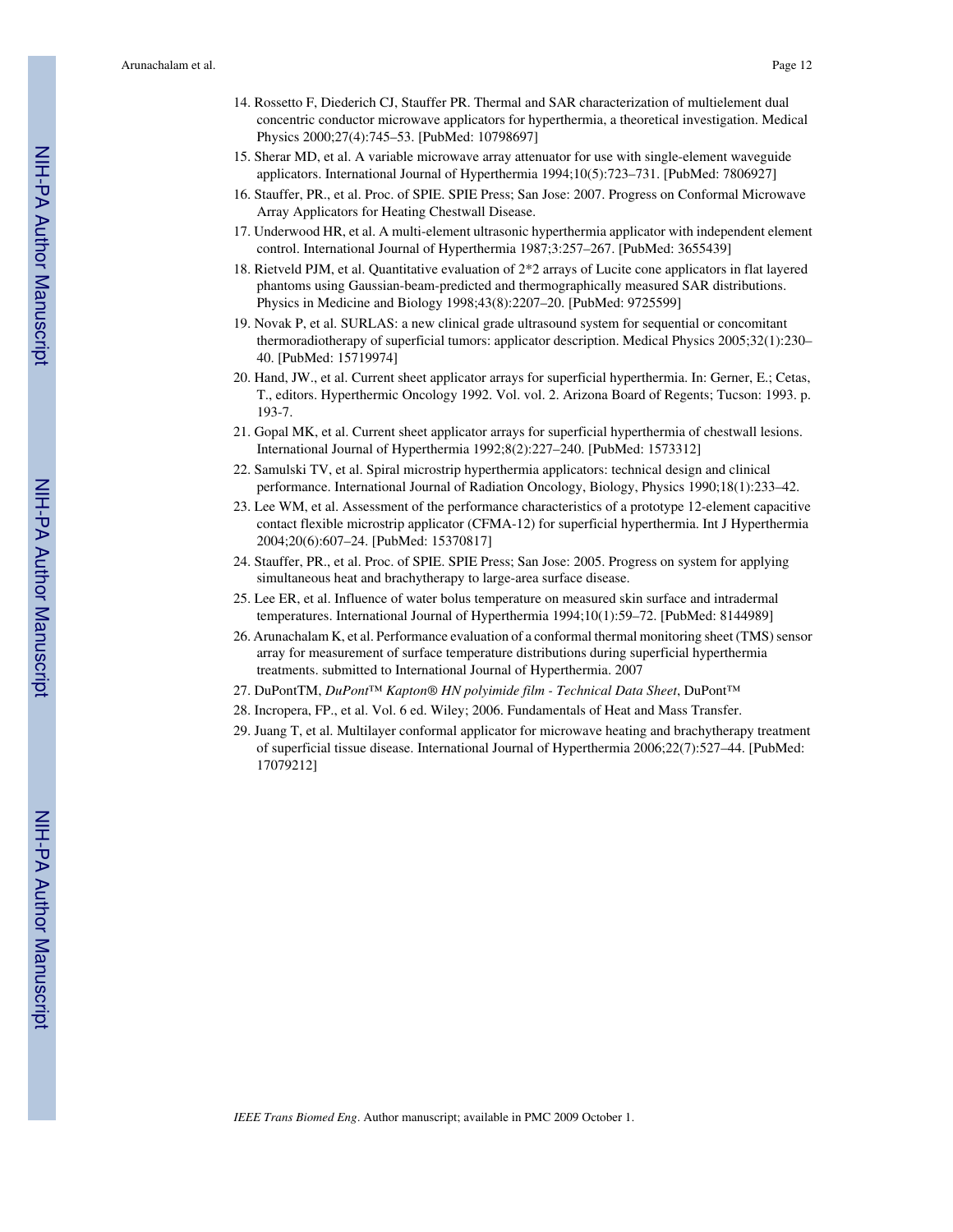Arunachalam et al. Page 13



## **Fig 1.**

Prototype TMS 4′4 fiberoptic sensor array with fiberoptic cabling and reinforced transition region for connection to the external IPITEK readout electronics. The black dots superimposed on the TMS indicate fiberoptic sensor locations.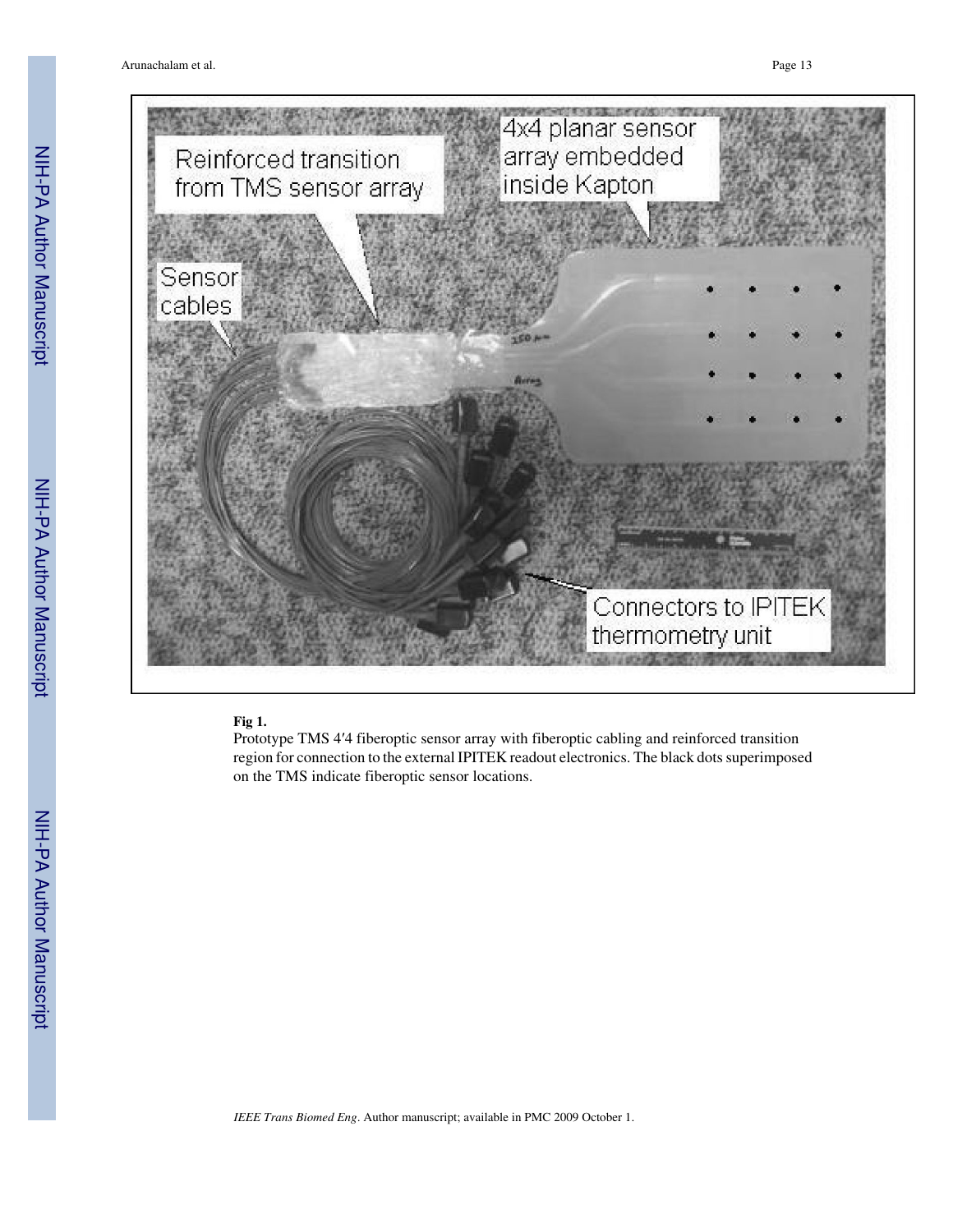



#### **Fig 2.**

Experimental model validation (a) Experimental setup of the temperature controlled dual chamber waterbath with prototype TMS sensor array taped to polystyrene sheet (thermal insulator) (b) 3D computational geometry for model validation with zoomed in views of the prototype TMS probe with single buried IPITEK fiberoptic sensor (240μm dia core and 250μm dia cladding).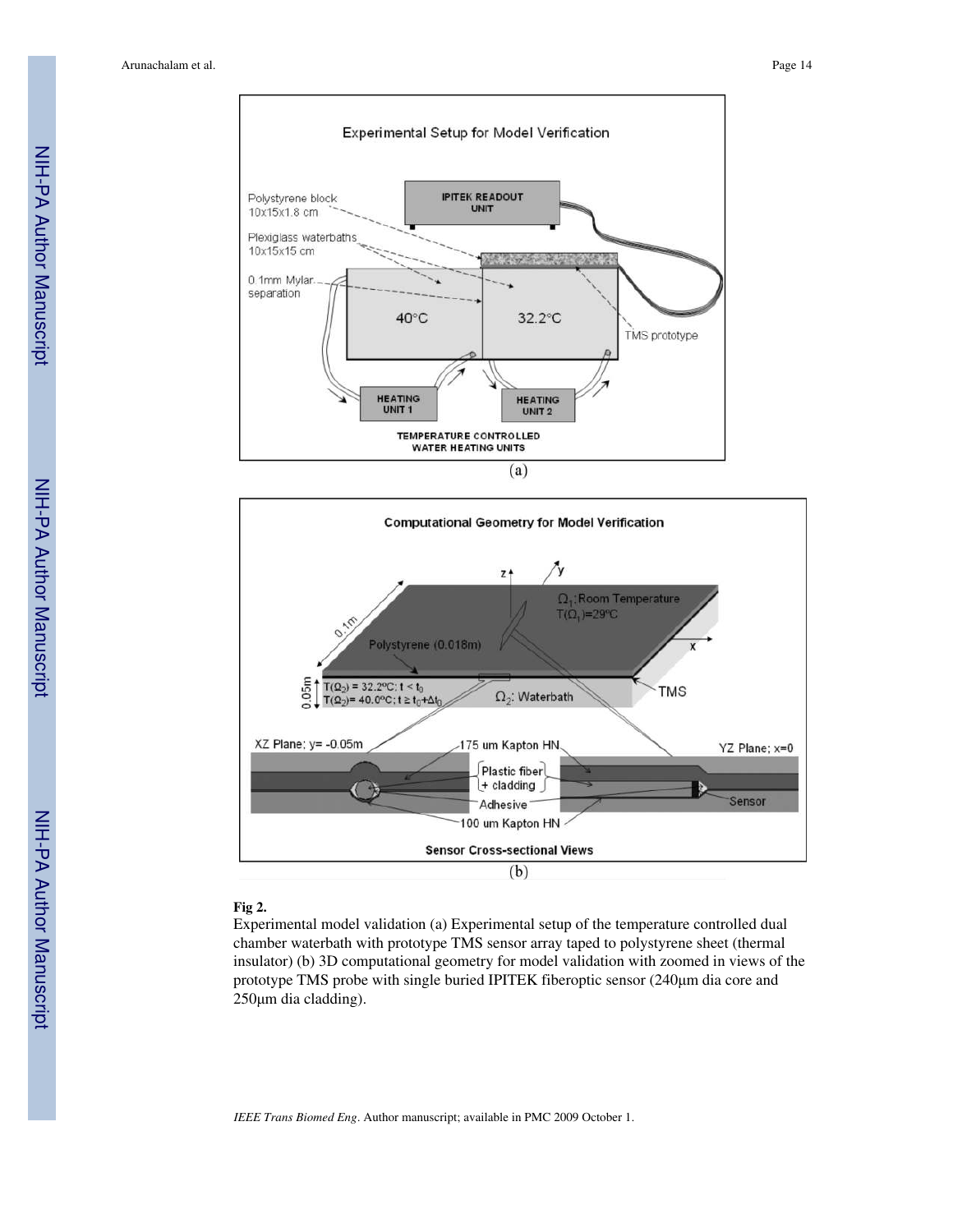

#### **Computational Geometry for Surface Monitoring Probe Comparison**

#### **Fig 3.**

Computational models of tissue surface monitoring probes (a) Multi-layered computational model of a clinical probe at the interface between muscle tissue and water coupling bolus as in superficial hyperthermia treatment; Cross sectional views of (b) TMS probe with 250μm dia Ipitek fiberoptic probe sandwiched between 50.8μm (L1) Kapton MTB on tissue side and Kapton HN  $(L_2)$  on bolus side (c) 200 $\mu$ m dia plastic fiberoptic probe inside 0.5mm OD polyethylene casing (Teflon PFA jacket) with 0.75mm OD protective Teflon coating (d) fiberoptic probe in Fig 3c inside 20 gauge Teflon catheter with 0.914mm ID and 1.524mm OD. For all cases, waterbolus thickness=6mm; PVC bolus bag thickness=0.3048mm (12mil); muscle thickness=5mm; computational model width=50mm and breadth=50mm.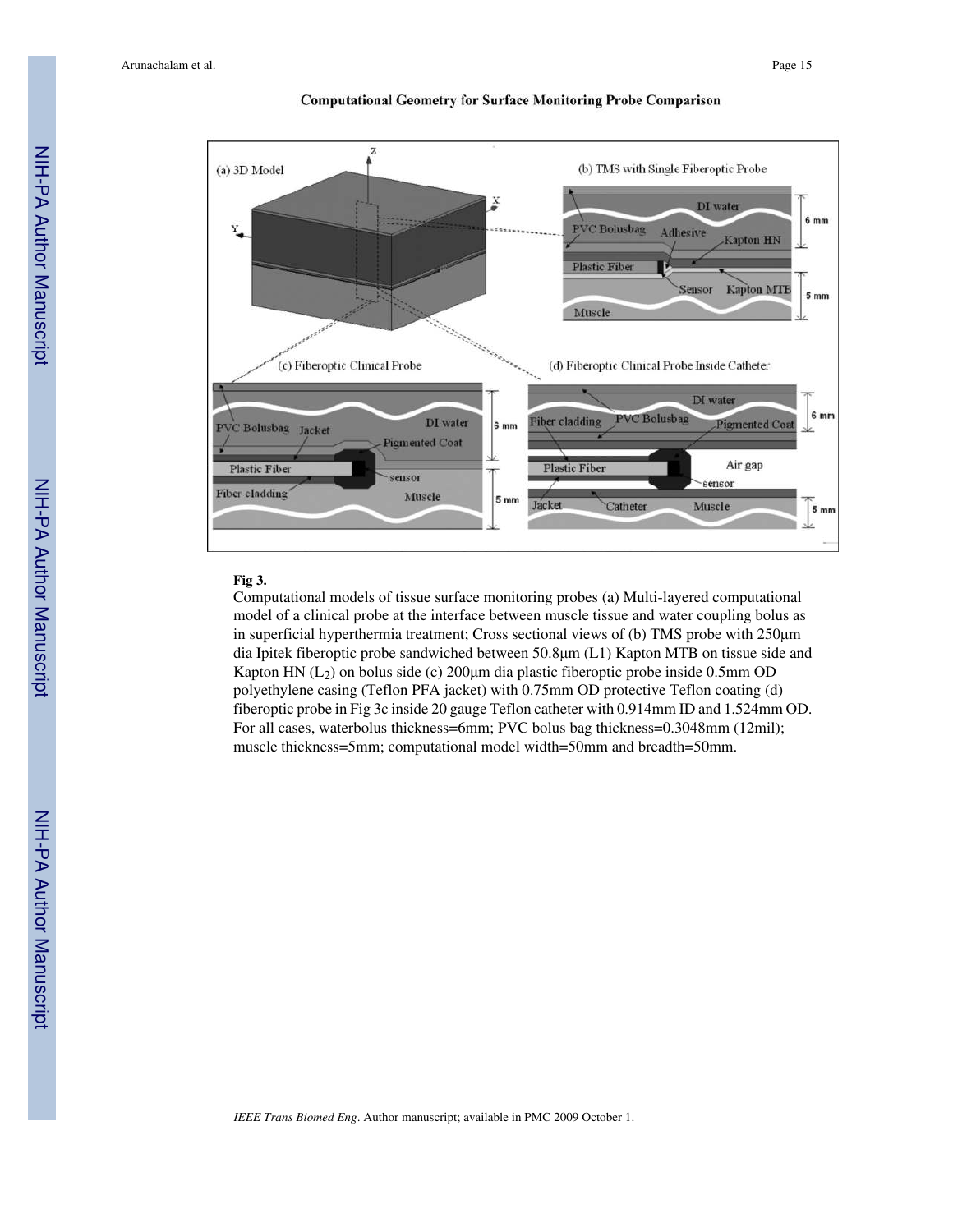

# **Fig 4.**

Experimental validation of 3D thermal simulation analyzed using ePhysics software. Comparison of the volume average sensor temperature calculated for the single sensor prototype TMS model in Fig 2b with experimental measurements for a step change in waterbath temperature.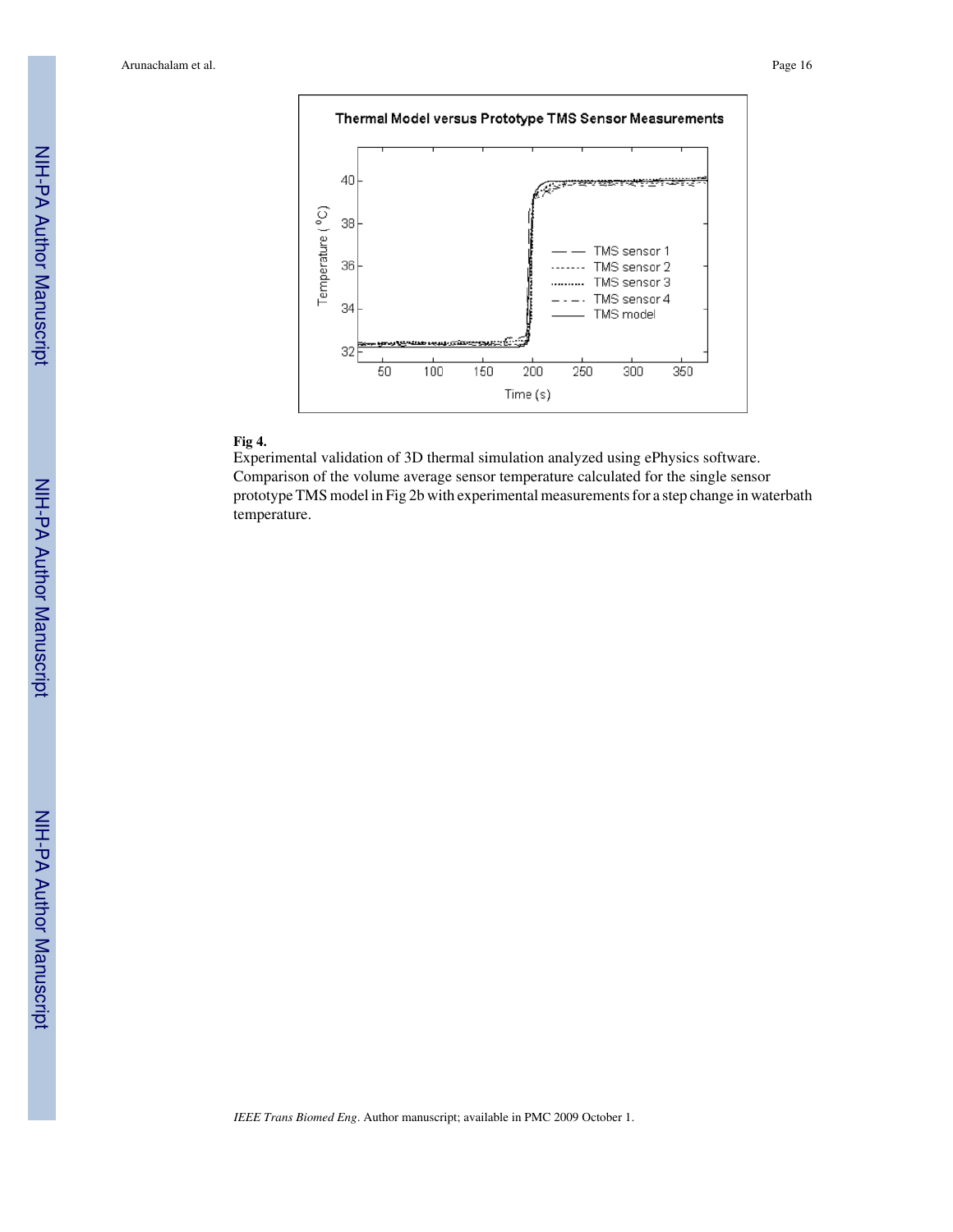

# **Fig 5.**

Comparison of steady state temperature profiles through the cross section of several differential TMS probe configurations as a function of the thickness of the Kapton HN layer  $(L_2)$ , with the TMS probe sandwiched between the 37°C sensing surface and 42.5°C top surface; 1mil=25.4μm.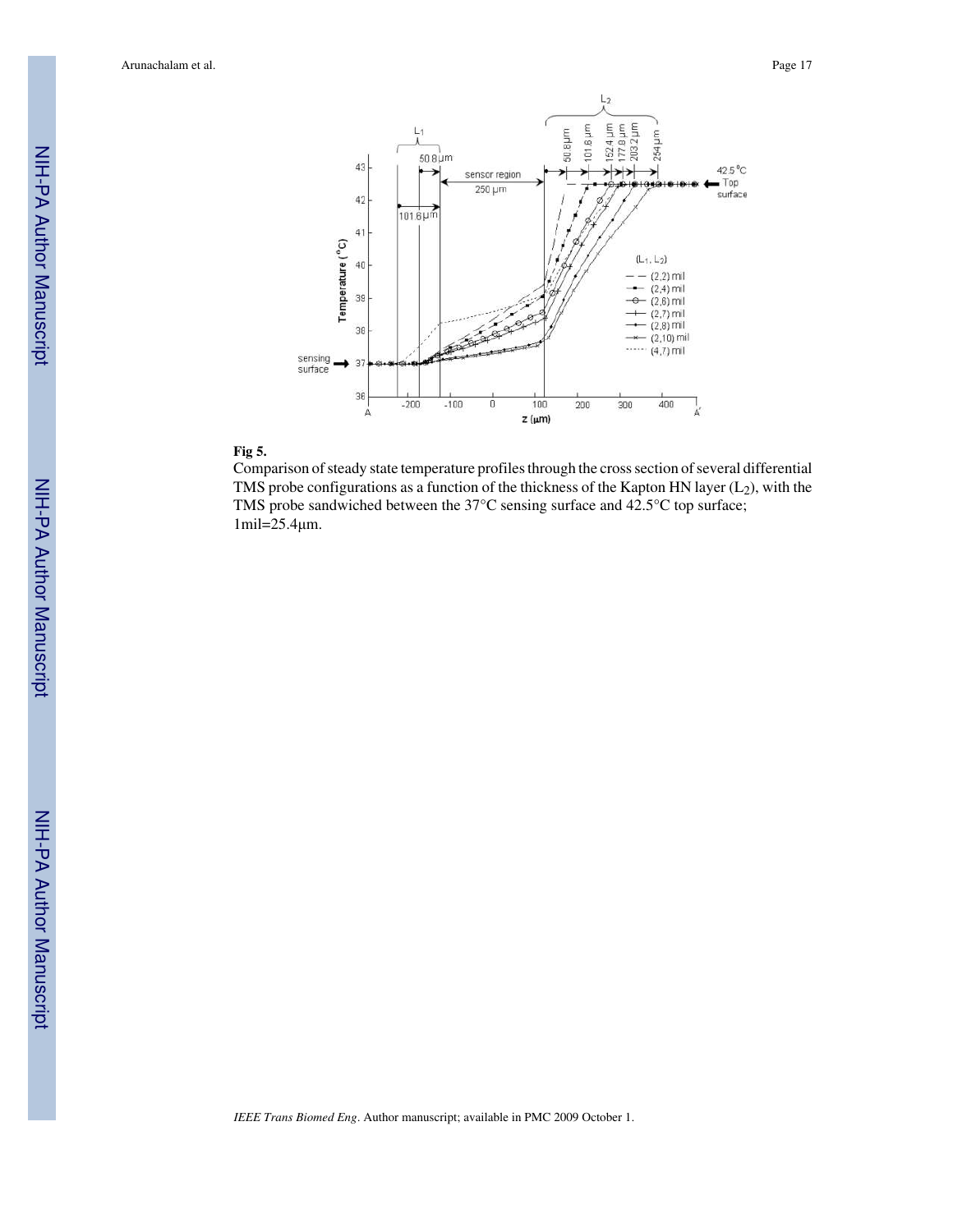

## **Fig 6.**

Comparison of the steady state temperature along the z-axis of the layered tissue model in the presence and absence of the new TMS probe with  $L_1$ =50.8 $\mu$ m,  $L_2$ =203.2 $\mu$ m,  $k_1$ =0.45W/m/K and k<sub>2</sub>=0.12W/m/K for a homogeneous tissue temperature of  $T_1$ °C, 5mm below muscle tissue. The relative change in tissue surface temperature calculated over a region with subsurface temperature: (a) below desired therapeutic temperature  $(T_1=41^{\circ}C)$ ; and (b) above desired therapeutic temperature (T<sub>1</sub>=45 $^{\circ}$ C).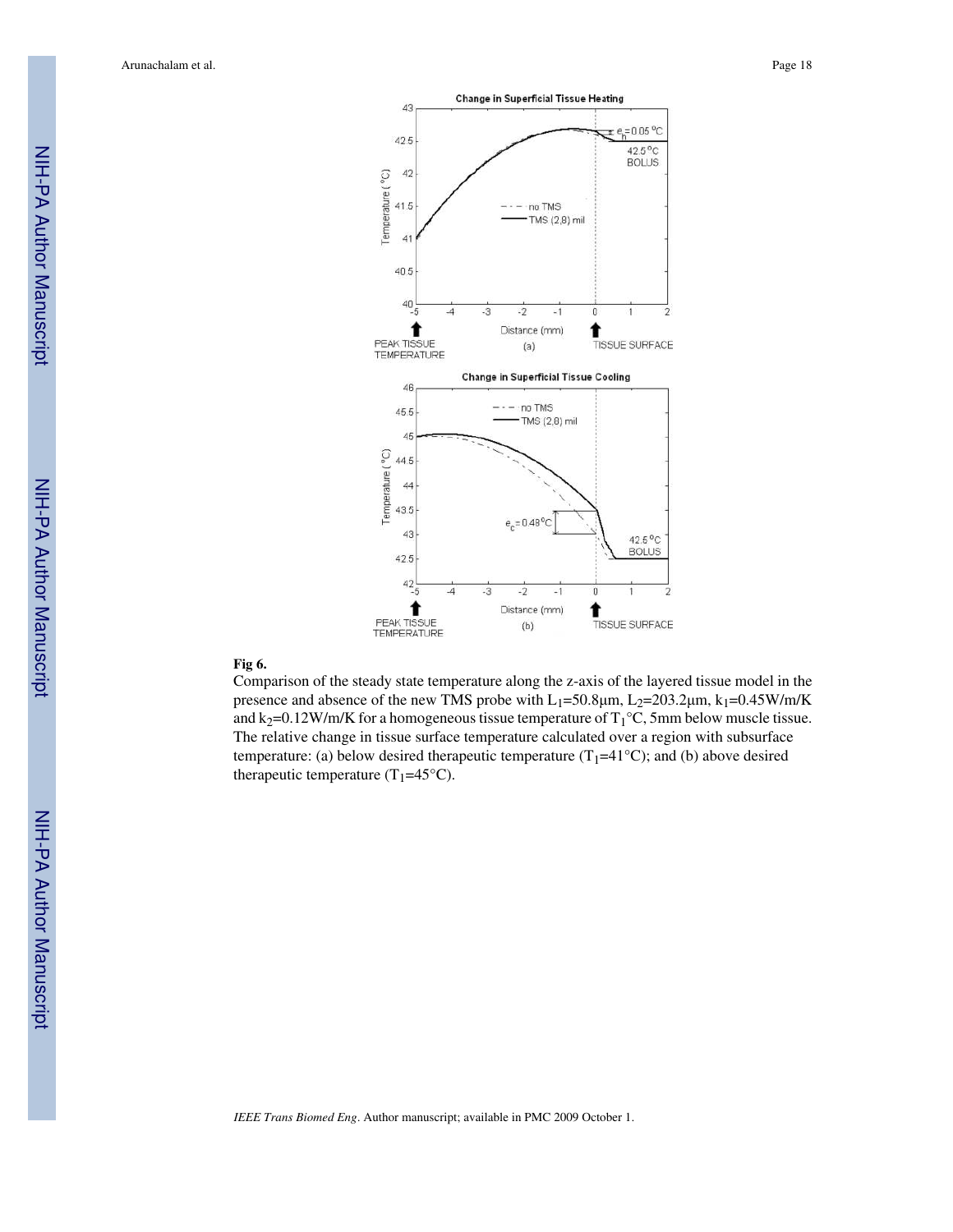

#### **Fig 7.**

Comparison of the new TMS probe configuration with clinical probes for a step change in temperature gradient across the probe; (a) Average temperature calculated inside the sensor volume for a step change in tissue surface temperature (b) Steady state temperature profiles through the sensor depicting the omni-directional thermal sensitivity of existing round cross section clinical probes and the directional sensitivity of the new TMS probe. Note that commonly used clinical probes located inside a thermal mapping catheter have the slowest transient response and largest error in reading tissue surface temperature.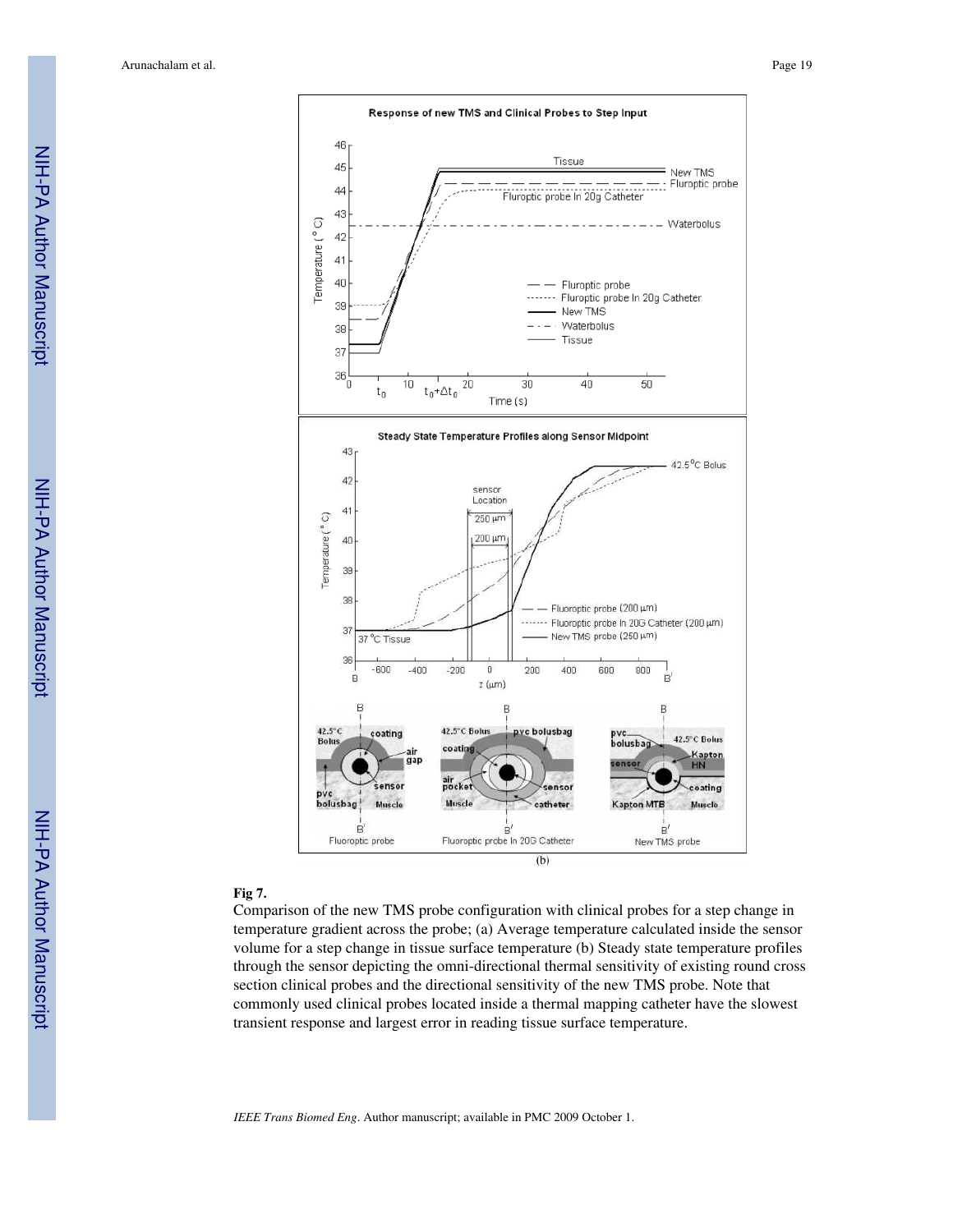| $m$ material properties used in the thermal simulations $(2\delta, 30-34)$ . |                    |                             |                                   |  |  |
|------------------------------------------------------------------------------|--------------------|-----------------------------|-----------------------------------|--|--|
| <b>Materials</b>                                                             | Density $(Kg/m^3)$ | Thermal conductivity W/m/C) | Specific heat capacity $(J/Kg/C)$ |  |  |
| Water                                                                        | 1000               | 0.6                         | 4200                              |  |  |
| Kapton HN                                                                    | 1090               | 0.12                        | 1420                              |  |  |
| Kapton MTB                                                                   | 1090               | 0.45                        | 1420                              |  |  |
| Fiber core                                                                   | 1200               | 0.19                        | 1390                              |  |  |
| Fiber cladding                                                               | 1000               | 0.3                         | 1500                              |  |  |
| Phosphor sensor                                                              | 2100               | 0.81                        | 210                               |  |  |
| Polyethylene Jacket                                                          | 2150               | 0.27                        | 1050                              |  |  |
| Polystyrene                                                                  | 45                 | 0.025                       | 2000                              |  |  |
| Teflon                                                                       | 2150               | 0.21                        | 1100                              |  |  |
| Muscle                                                                       | 970                | 0.50                        | 3514                              |  |  |
| Air                                                                          | 1.18               | 0.03                        | 1006                              |  |  |
| <b>PVC</b>                                                                   | 1300               | 0.29                        | 1500                              |  |  |

#### **Table 1** Material properties used in the thermal simulations [28, 30-34].

NIH-PA Author Manuscript NIH-PA Author Manuscript

I